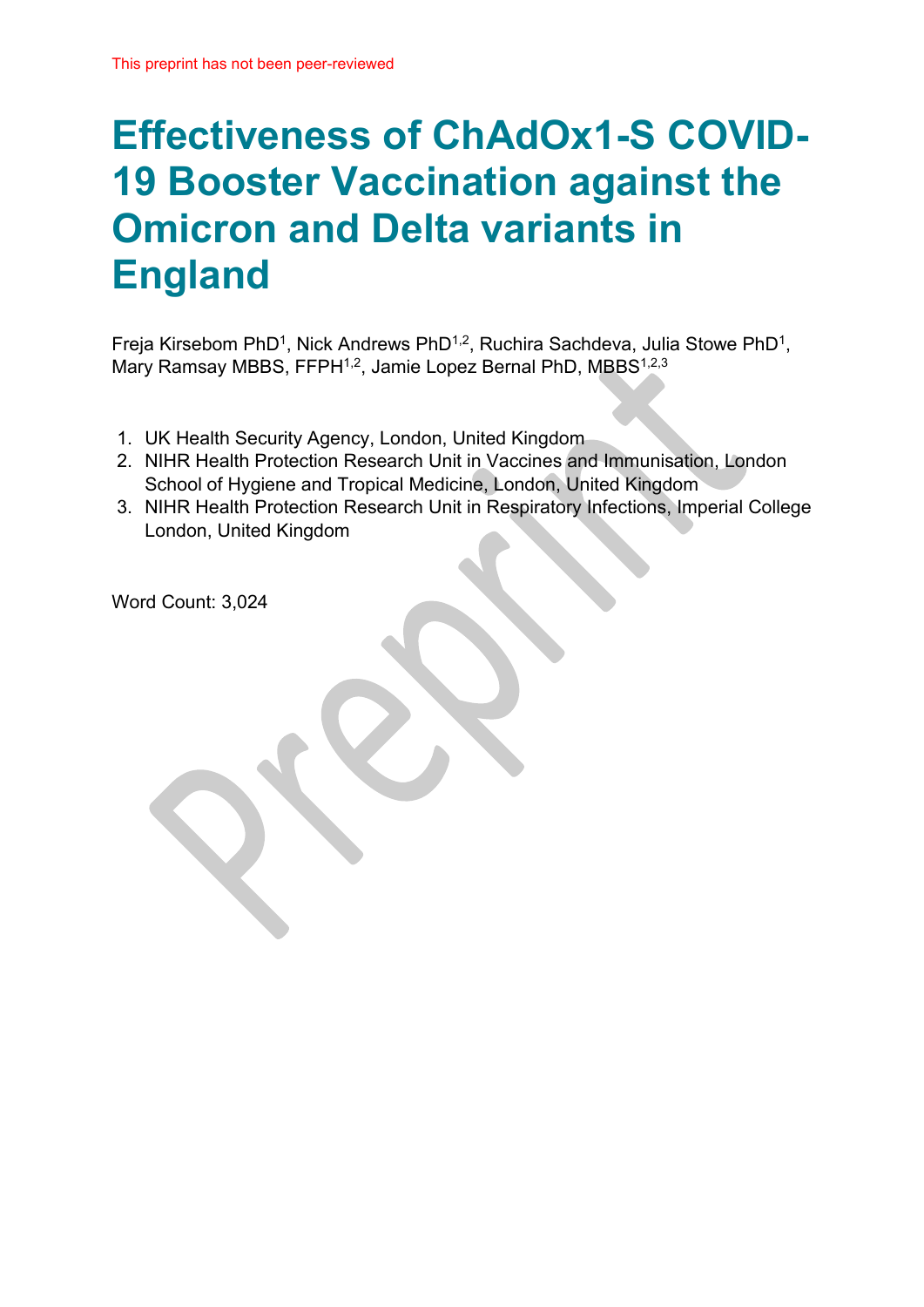# **Abstract**

## **Background**

Despite the potential widespread global use of the ChAdOx1-S vaccine as a booster due to the lower cost and relative ease of use as compared to mRNA vaccines, to date there are no published data on the real-world effectiveness. Real-world VE studies have found one and 2 doses of the ChAdOx1-S vaccine to be highly effective, and clinical trial data have demonstrated enhanced immunity following a ChAdOx1-S booster. In England, a small number of individuals received booster vaccination with the ChAdOx1-S vaccine where vaccination with mRNA vaccines was clinically contraindicated.

## **Methods**

The demographic characteristics of those who received a ChAdOx1-S booster were compared to those who received a BNT162b2 booster. A test-negative case control design was used to estimate vaccine effectiveness of the ChAdOx1-S booster against symptomatic disease and hospitalisation in England.

### **Findings**

Those who received a ChAdOx1-S booster in the UK were more likely to be female (adjusted odds ratio (OR) 1.67 (1.64 to 1.71)), in a clinical risk group (adjusted OR 1.58 (1.54 to 1.63)), in the CEV group (adjusted OR 1.84 (1.79 to 1.89)) or severely immunosuppressed (adjusted OR 2.05 (1.96 to 2.13)).

Protection against symptomatic disease with the Omicron variant in those aged 65 years and older peaked at 66.1% (16.6 to 86.3%) and 68.5% (65.7 to 71.2%) amongst those who received the ChAdOx1-S and BNT162b2 booster vaccines, respectively. Protection waned to 44.5% (22.4 to 60.2%) and 54.1% (50.5 to 57.5%) after 5 to 9 weeks. Protection against hospitalisation following Omicron infection peaked at 82.3% (64.2 to 91.3%) after receiving a ChAdOx1-S booster, as compared to 90.9% (88.7 to 92.7%) for those who received a BNT162b2 booster.

### Interpretation

Differences in the population boosted with ChAdOx1-S in the UK renders direct comparison of vaccine effectiveness by manufacturer challenging. Nonetheless, this study supports the use of ChAdOx1-S as a booster for protection against severe disease with coronavirus (COVID-19) in settings that have not yet offered booster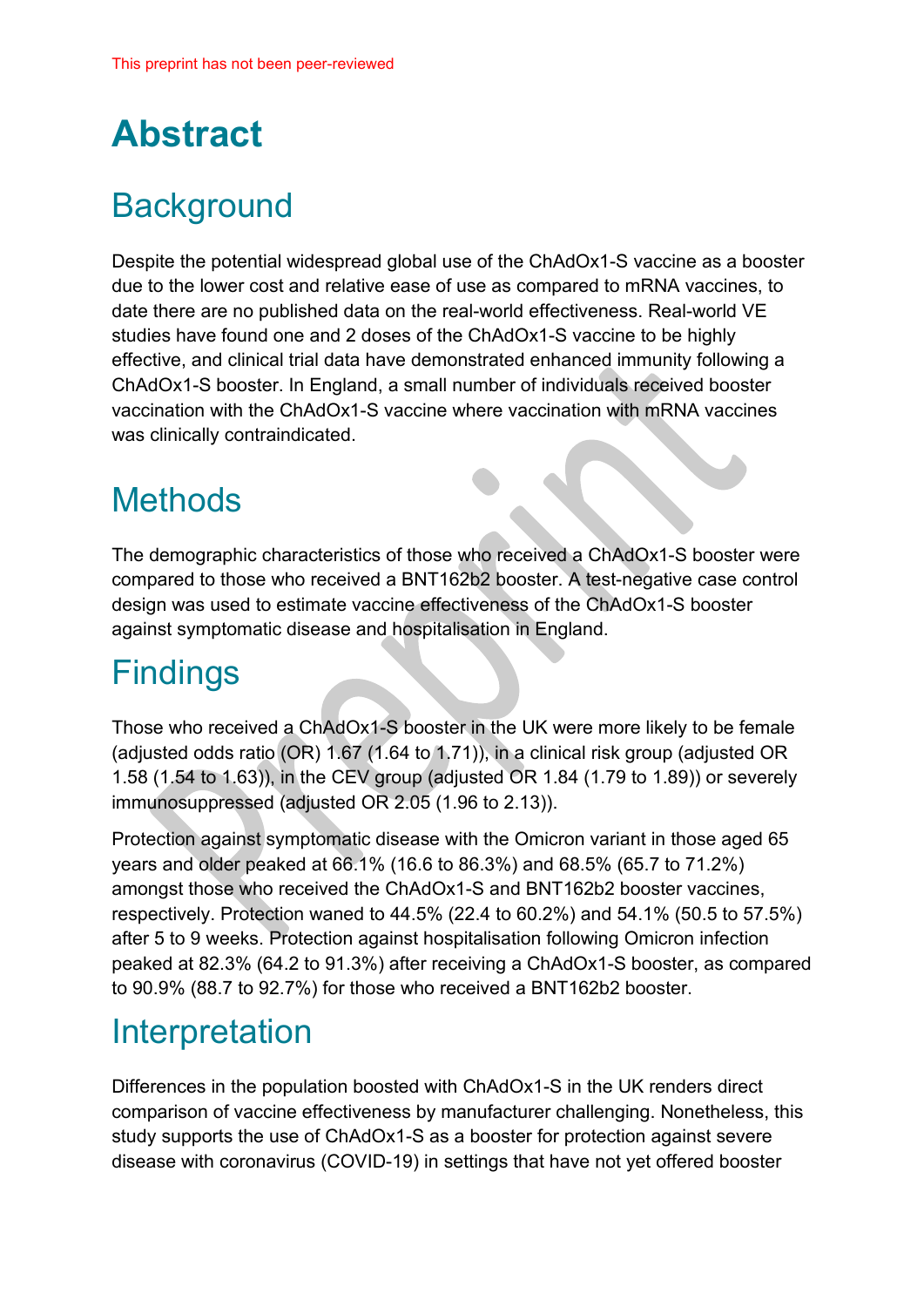doses and suggests that those who received ChAdOx1-S as a booster in the UK do not require re-vaccination ahead of others.

## Funding

UK Health Security Agency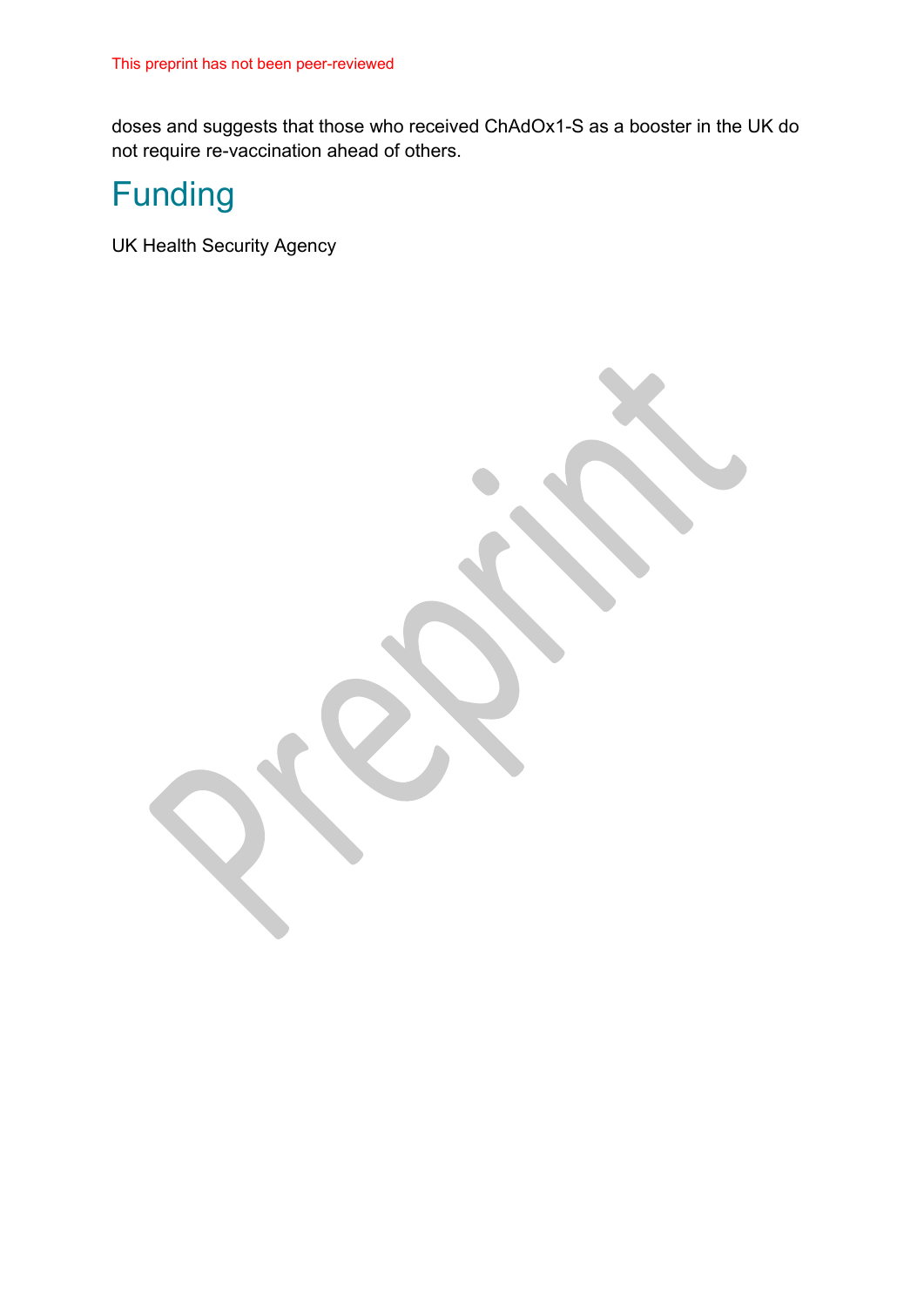# **Background**

Real-world studies on the vaccine effectiveness (VE) and duration of protection conferred by booster vaccines against mild and severe outcomes of COVID-19 infection have primarily focussed on mRNA vaccine boosters (1 to 4). Over 1.6 billion booster doses have been administered globally, including with the adenoviral vector based ChAdOx1-S (Vaxzevria/Covishield, AstraZeneca) vaccine (5) . The ChAdOx1- S booster is in use as part of both homologous and heterologous vaccine programmes in South America, Africa and Asia (6 to 8), and has been relied upon particularly in low- and middle-income countries due to the lower cost and the relative logistical ease of use as the cold-chain requirements are less extensive than those of the mRNA vaccines.

Real-world VE studies have found one and 2 doses of the ChAdOx1-S vaccine to be moderately effective against mild disease and highly effective against severe COVID-19, with VE against symptomatic disease peaking around 50% whilst VE against hospitalisation peaks at 85 to 90% (9 to 13). Nonetheless, waning over time occurs after a primary course (2 doses) (14). Waning against symptomatic disease caused by the Omicron variant occurs from a month after the second dose (9). Protection against more severe outcomes (hospitalisation and death) is maintained for longer, but by 25 or more weeks after a second dose protection against hospitalisation with Omicron is estimated at around 30% (15). Clinical trial data have indicated that ChAdOx1-S is highly immunogenic when given as a booster following primary vaccination (16 to 18), although to date there are limited data on the realworld effectiveness. Given the potential for widespread use of ChAdOx1-S vaccine as a booster, there is an urgent need to understand the level and duration of protection conferred in real-world settings.

The UK COVID-19 vaccination program has been in place since December 2020 with primary courses of 2 doses of either BNT162b2 (Pfizer-BioNTech, Comirnaty®), ChAdOx1-S or mRNA-1273 (Spikevax, Moderna). From May 2021, ChAdOx1-S primary immunisation was not recommended as first line vaccination for individuals not in a clinical risk group aged under 40 years following reports of rare cases of concurrent thrombosis and thrombocytopenia after the first ChAdOx1-S dose (19, 20). Booster vaccination with either BNT162b2 or a half dose (50µg) of mRNA-1273 was introduced in September 2021 to adults over 50 years old and those in risk groups, and in November 2021 expanded to all adults. A small number of individuals who had received at least one dose of ChAdOx1-S previously and for whom vaccination with both BNT162b2 and mRNA-1273 were clinically contraindicated, were recommended booster vaccination with the ChAdOx1-S vaccine (21). Clinical contraindications included individuals with a prior allergic reaction to any component of the vaccine, for example, polyethylene glycol, or individuals who had a previous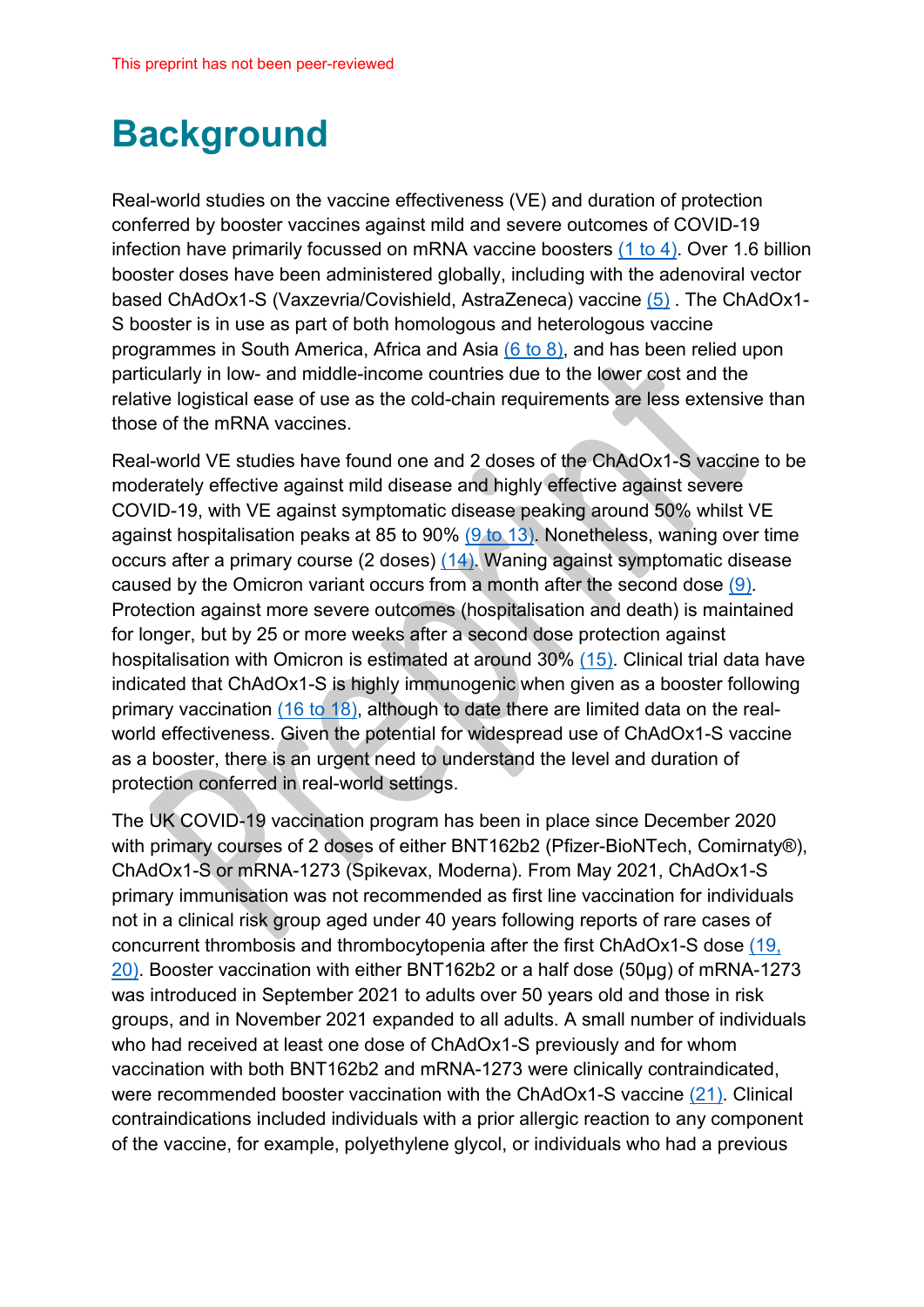systemic anaphylaxis reaction to a COVID-19 vaccine (21). ChAdOx1-S was in some cases also offered for logistical reasons, for example, to housebound individuals.

In this study we estimate VE against symptomatic disease and hospitalisation following Delta or Omicron infection after booster vaccination in adults in England who received a ChAdOx1-S booster vaccine as compared to those who received a BNT162b2 booster following a ChAdOx1-S primary course.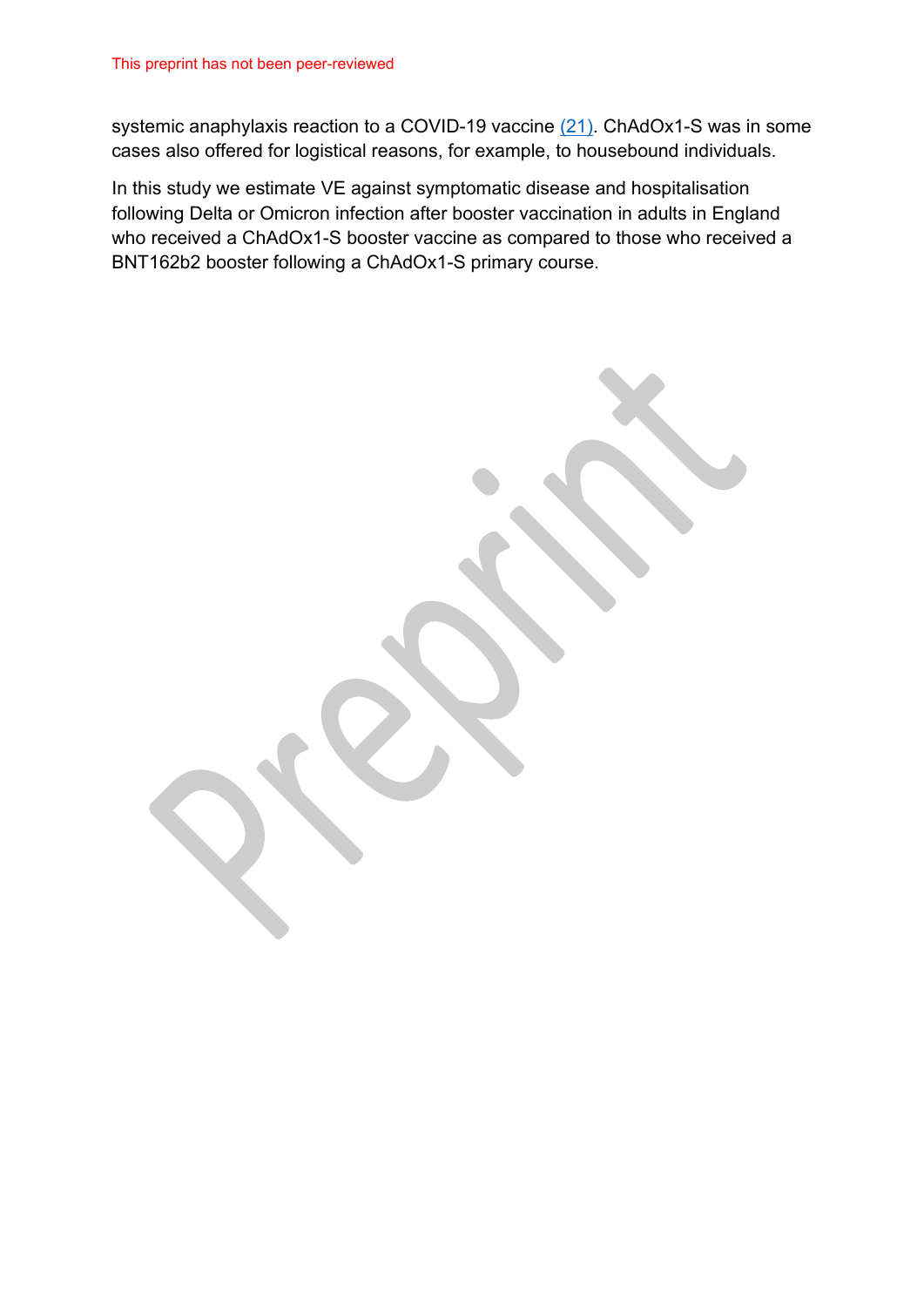# **Methods**

## Study design

To estimate vaccine effectiveness against symptomatic disease and hospitalisation, a test negative case control design was used. The odds of vaccination in symptomatic polymerase chain reaction (PCR) positive cases was compared to the odds of vaccination in symptomatic individuals aged 18 years and older who tested negative for SARS-CoV-2 in England.

### Data sources

#### COVID-19 testing data

Data on all positive PCR and lateral flow tests (LFTs), and on negative Pillar 2 PCR tests from symptomatic individuals with a test date after 25 November 2020 were extracted up to 17 February 2022. Any negative tests taken within 7 days of a previous negative test, and any negative tests where symptom onset date was within the 10 days or a previous symptoms onset date for a negative test were dropped as these likely represent the same episode. Negative tests taken within 21 days of a subsequent positive test were also excluded as chances are high that these are false negatives. Positive and negative tests within 90 days of a previous positive test were also excluded; however, where participants had later positive tests within 14 days of a positive then preference was given to PCR tests and symptomatic tests. For individuals who had more than one negative test, one was selected at random in the study period. Data were restricted to persons who had reported symptoms and gave a symptom onset date within the 10 days before testing to account for reduced PCR sensitivity beyond this period in an infection event.

#### Vaccination data

To estimate the odds of an individual receiving a ChAdOx1-S booster following a ChAdOx1-S primary course in the general population, data on all individuals aged 18 years and older who had received a ChAdOx1-S primary course and either a ChAdOx1-S or BNT162b2 booster dose were extracted from the NIMS on 14 March 2022.

To estimate vaccine effectiveness, testing data were linked to NIMS on 21 February 2021 using combinations of the unique individual National Health Service (NHS) number, date of birth, surname, first name, and postcode using deterministic linkage – 97.6% of eligible tests could be linked to the NIMS.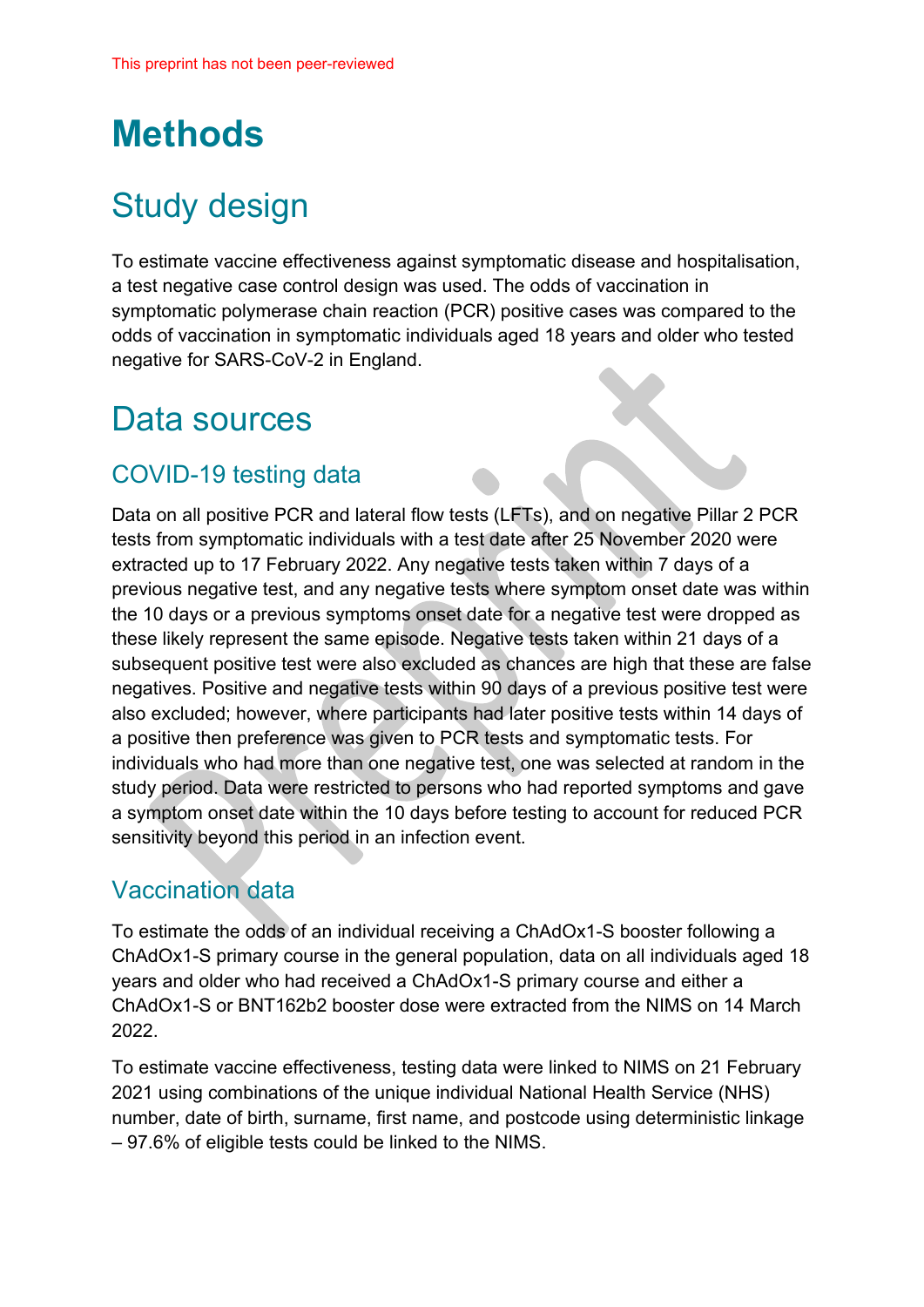#### Identification of Delta and Omicron variants and assignment to cases

Sequencing of PCR positive samples is undertaken through a network of laboratories, including the Wellcome Sanger Institute. Whole-genome sequences are assigned to UKHSA definitions of variants based on mutations (22, 23). S-gene target status on PCR-testing is an alternative approach for identifying variant because Delta has been associated with a positive S-gene target status on PCR testing with the Taqpath assay while Omicron BA.1 has been associated with S-gene target failure (SGTF). Omicron BA.2 has also been associated with positive S-gene target status but can be distinguished from Delta by sequencing and period. Cases were defined as Delta or Omicron (BA.1 and BA.2) based on whole genome sequencing, genotyping or SGTF, with sequencing taking priority, followed by genotyping and SGTF status. Where subsequent positive tests within 14 days included sequencing, genotyping or S-gene target failure information, this information was used to classify the variant. The Delta analysis was restricted from 13 September 2021 to 9 January 2022. The Omicron analysis was restricted from 29 November to 17 February 2022.

#### Hospital admission data

Hospital inpatient admissions for a range of acute respiratory illnesses were identified from the Secondary Uses Service (SUS) (24) and were linked to the testing data on 22 February 2022 using NHS number and date of birth. For the Pillar 2 samples, admissions with an ICD-10 acute respiratory illness (ARI) discharge diagnosis in the first diagnosis field (Supplementary Table 1) were identified where the sample was taken 14 days before and up to 2 days after the day of admission. For the Pillar 1 samples, admissions with an ICD-10 coded ARI discharge diagnosis in any diagnosis field were identified where the sample was taken one day before and up to 2 days after the admission. The data was restricted to tests up to 2 February 2022 to account for delays in the SUS data recording.

As a secondary analysis, Emergency Care hospital admissions from the Emergency Care Dataset (ECDS) (25), which includes hospital admissions through emergency departments but not elective admissions, were linked to the testing data using NHS number and date of birth on 22 February 2022 to identify admissions within 14 days of the sample date. The data were restricted to tests up to 6 February 2022 to allow sufficient follow-up time.

Since the milder Omicron variant became dominant, an increasing proportion of cases in hospital are likely to have COVID-19 as an incidental finding rather than as the primary reason for admission (26). Previously, we have found that using the ECDS data gives estimates that are likely more reflective of VE against infection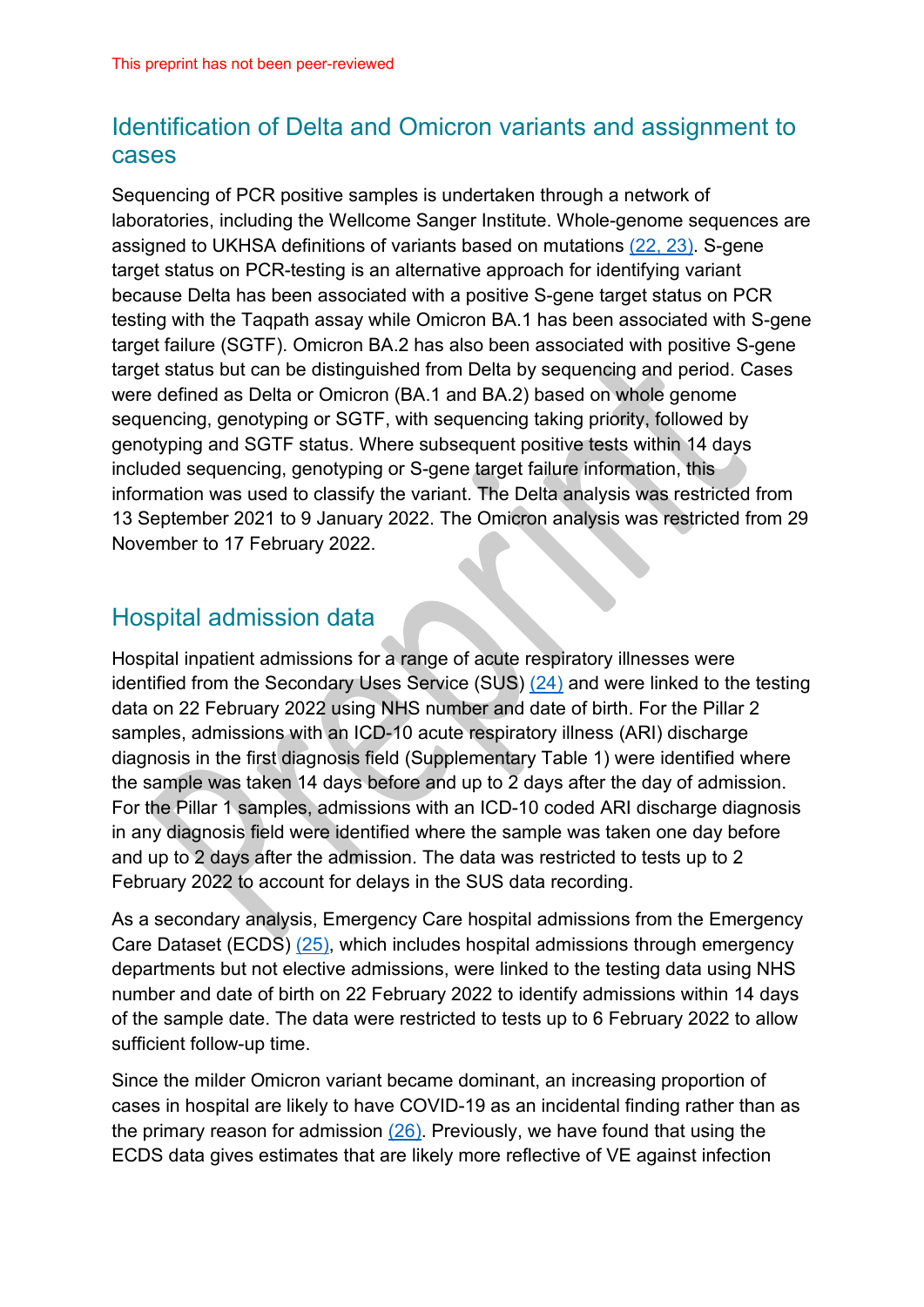(26). As such, we regard the SUS analysis as the primary analysis but also include the ECDS analysis to allow comparison to previous studies.

For a full description of the data sources, please see Supplementary Appendix.

#### Statistical analysis

Logistic regression was used to estimate differences in demographic and clinical characteristics of individuals who received a ChAdOx1-S booster as compared to those who received a BNT162b2 booster. The logistic regression model adjusted for age (ages 18 to 19, then 20 through to 89 in 5-year bands, then everyone age 90 years or older), sex, index of multiple deprivation (quintile), ethnic group, geographic region (NHS region), health and social care worker status, clinical risk group status (only available for those aged 64 years and younger, clinically extremely vulnerable (CEV) status and severely immunosuppressed status (21, 27).

To estimate vaccine effectiveness, logistic regression was used with the PCR test result as the dependent variable and cases being those testing positive (stratified in separate analyses as either Omicron or Delta, and as either age 40 to 64 years or 65 years and older) and controls being those testing negative. Under 40-year olds were not included, given that ChAdOx1-S was not recommended in the general population in this age group. Vaccination status was included as an independent variable and effectiveness defined as 1- odds of vaccination in cases/odds of vaccination in controls. Vaccine effectiveness was adjusted in logistic regression models for age (ages 40 through to 89 in 5-year bands, then everyone age 90 years or older), sex, index of multiple deprivation (quintile), ethnic group, history of travel, geographic region (NHS region), period (week of test), health and social care worker status, clinical risk group status, clinically extremely vulnerable, and previously testing positive. These factors were all considered potential confounders so were included in all models.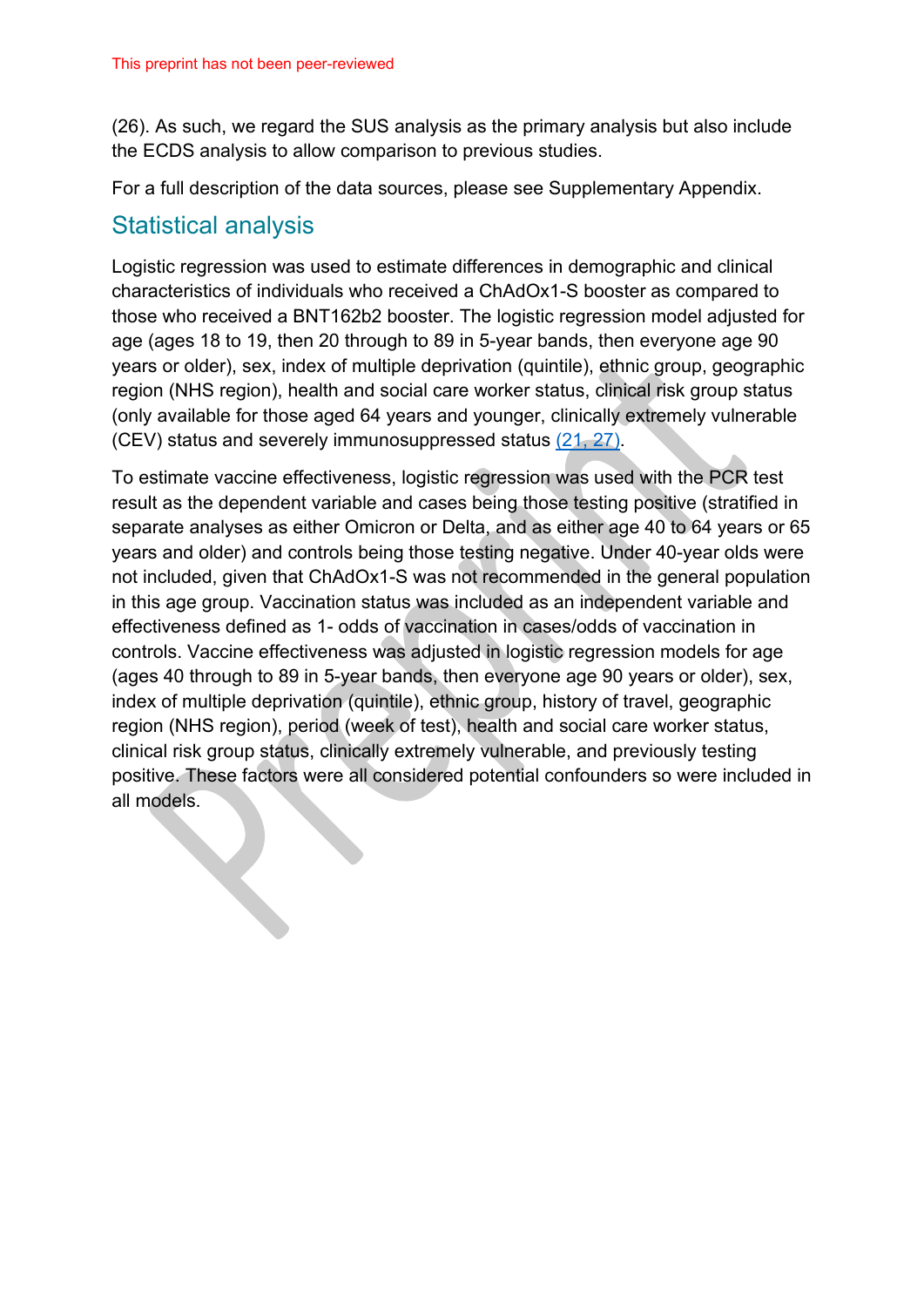# **Results**

## Descriptive characteristics of those receiving ChAdOx1-S as a booster in England

To investigate the demographic characteristics of individuals who received a ChAdOx1-S booster vaccination, data were extracted from the NIMS on 14 March 2022 on all adults aged 18 years and older in England who had received a ChAdOx1-S primary course followed by a ChAdOx1-S or BNT162b2 booster [\(Table](#page-15-0)  [1\).](#page-15-0) In total, there were 43,171 individuals who received a ChAdOx1-S booster dose as compared to 13,038,908 individuals who received BNT162b2. Those who received a ChAdOx1-S booster were more likely to be female (adjusted odds ratio (OR) 1.67 (1.64 to 1.71)), from London (adjusted OR 2.84 (2.73 to 2.95), health and social care workers (adjusted OR 1.58 (1.54 to 1.63)), in a clinical risk group (adjusted OR 1.58 (1.54 to 1.63)), in the CEV group (adjusted OR 1.84 (1.79 to 1.89)) or in the severely immunosuppressed group (adjusted OR 2.05 (1.96 to 2.13)) [\(Table 1\).](#page-15-0)

## Effectiveness of the ChAdOx1-S booster against symptomatic disease

Between the 29 November 2021 and 17 February 2022 (the Omicron variant study period), there was a total of 457,377 negative and 434,514 positive tests in those aged 40 years and older, with a test date within 10 days of the symptom onset date which could be linked to the National Immunisation Management system. A description of eligible tests from symptomatic cases is included in Supplementary Table 2.

Following a ChAdOx1-S primary vaccination course, VE against symptomatic disease caused by the Omicron variant was 8.0% (6.0 to 9.9%) and 19.5% (11.7 to 26.6%) for those aged 40 to 64 years and those aged 65 years and older, respectively, after 25 or more weeks [\(Table 2\).](#page-21-0) In those aged 40 to 64 years, VE against symptomatic disease increased to 61.2% (40.9 to 74.6%) one week after receiving a ChAdOx1-S booster as compared to 58.2% (57 to 59.4%) amongst those who received a BNT162b2 booster. The protection of the ChAdOx1-S booster waned to 37.2% (-44.1 to 72.6%) at 15 or more weeks after receiving the booster, as compared to 30.6% (26.8 to 34.3%) over the same period amongst those who received a BNT162b2 booster.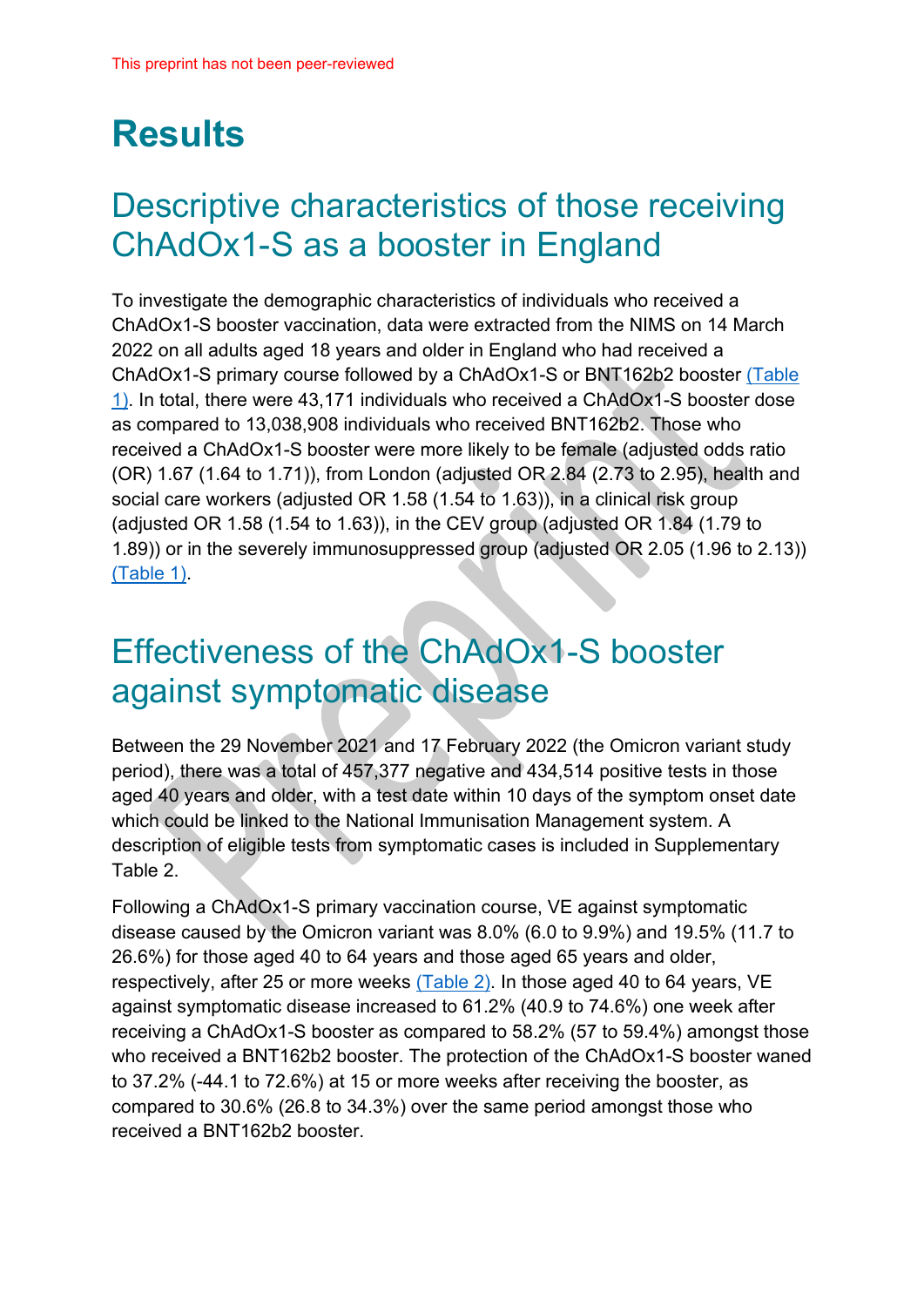Similar levels of protection against symptomatic disease was observed in those aged 65 years and older [\(Table 2\).](#page-21-0) After receiving the booster, VE peaked at 66.1% (16.6 to 86.3%) and 68.5% (65.7 to 71.2%) amongst those who received the ChAdOx1-S and BNT162b2 booster vaccines, respectively. In older adults, this protection waned to 44.5% (22.4 to 60.2%) and 54.1% (50.5 to 57.5%) after 5 to 9 weeks amongst those who received the ChAdOx1-S and BNT162b2 booster vaccines, respectively. Beyond 10 weeks the analysis was limited by small numbers but there was evidence of further waning.

### Effectiveness of the ChAdOx1-S booster against hospitalisation

The effectiveness of the ChAdOx1-S booster against hospitalisation was estimated following infection with either Delta or Omicron variants, by linkage of Pillar 1 and Pillar 2 tests to the secondary care (SUS) data [\(Table 3,](#page-24-0) [Figure 1\)](#page-25-0) and by linkage of Pillar 2 tests to accident and emergency (ECDS) data (Supplementary Table 3).

Following linkage to the SUS data, there were a total of 17,377 negative and 5,850 positive (Delta) eligible tests between 13 September 2021 and 9 January 2022, while there were a total of 9,021 negative and 2,031 positive (Omicron) eligible tests between 29 November 2021 and 2 February 2022. Following linkage to the ECDS data, there was a total of 469,976 negative and 1,352 positive (Delta) eligible tests between 13 September 2021 and 9 January 2022, while there was a total of 457,377 negative and 509 positive (Omicron) eligible tests between 29 November 2021 and 17 February 2022. A description of eligible tests from all hospitalised cases is included in Supplementary Tables 2 and 4.

Amongst those aged 65 years and older, protection against hospitalisation (defined as requiring a stay of 2 or more days with severe respiratory disease) following Omicron infection was 61.0% (49.8 to 69.7%) at 25 weeks after a second dose (Table 3, Figure 1). This increased to 82.3% (64.2 to 91.3%) one or more weeks after receiving a ChAdOx1-S booster, as compared to 90.9% (88.7 to 92.7%) for those who received a BNT162b2 booster. Protection against hospitalisation following Delta infection was also enhanced by the ChAdOx1-S booster in older adults. VE against Delta hospitalisation was 73.4% (70.4 to 76.2%) at 25 weeks after receiving a second dose. This increased to 80.9% (15.6% to 95.7%) and 93.9% (92.8% to 94.9%) respectively one week after vaccination with the ChAdOx1-S and BNT162b2 booster vaccines, respectively [\(Table 3,](#page-24-0) [Figure 1\)](#page-25-0). VE estimates derived using a broader definition of hospitalisation with the ECDS-linked data after a booster dose of ChAdOx1-S were substantially lower at around 65% with either variant (Supplementary Table 3).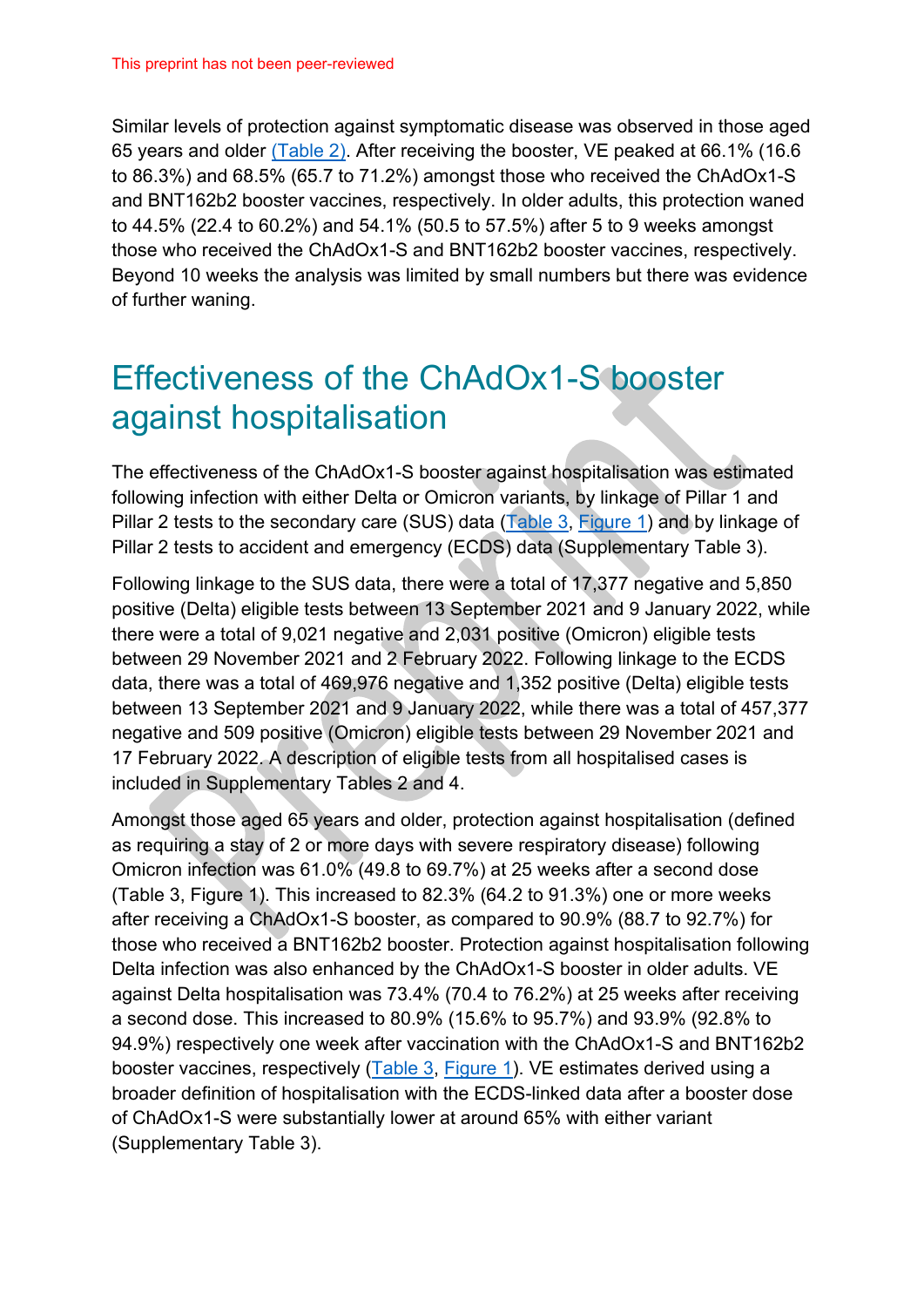# **Discussion**

Here, we find reassuring real-world evidence that booster vaccination with ChAdOx1-S following a primary ChAdOx1-S course provides increased protection against mild and severe disease with Delta and Omicron infection. Protection against symptomatic disease with Omicron was broadly similar to that seen with BNT162b2, with substantial waning by 10 or more weeks. Vaccine effectiveness against hospitalisation was high after a booster dose of ChAdOx1-S at over 80%, though lower than that observed following a BNT162b2 booster.

Boosting with ChAdOx1-S is not recommended as standard in the UK COVID-19 vaccination programme and there were notable differences between individuals who received ChAdOx1-S and BNT162b2 booster doses. Those who received 3 doses of ChAdOx1-S were more likely to be in risk groups; this is in line with the national recommendation that only those who were clinically contraindicated to get an mRNA booster should get a ChAdOx1-S booster (21). From previous studies in the UK, we know that VE is lower in the clinical vulnerable populations (14). Although this risk status was adjusted for in the VE estimates, there is likely to be residual confounding which could have lowered the estimates of the ChAdOx1-S booster. Direct comparison of the protection conferred by the ChAdOx1-S as compared to BNT162b2 vaccination is therefore very challenging using data from the UK. Furthermore, very few people received a ChAdOx1-S booster as compared to a BNT162b2 booster, and the confidence intervals around the estimates for this group were large.

Nonetheless, boosting with ChAdOx1-S improved protection against symptomatic disease following Omicron infection from the waning observed at 25 weeks post a second dose in both younger (40 to 64 years) and older (65 years and older) adults. Our findings are consistent with data from COV-BOOST in the UK and from Thailand which found both homologous and heterologous boosting with ChAdOx1-S enhanced immunity as measured by anti-spike IgG and neutralisation assays (6,16). Although booster vaccination with both BNT162b2 and ChAdOx1-S enhanced immunity, data from COV-BOOST found that boosting with BNT162b2 resulted in higher titres of anti-spike IgG, a greater cellular response as well as increased neutralising capacity as compared to ChAdOx1-S (16). Early real-world data from Brazil also indicate that the ChAdOx1-S booster confers a high level of protection against severe disease (28). Together, these data support the use of the ChAdOx1-S booster vaccines to prevent severe disease, including against the Omicron variant. Significant waning was observed in the period after booster vaccination, indicating that further boosters will be required if the aim of a vaccination programme is to prevent infection or mild disease.

The Omicron variant has previously been demonstrated to evade immunity from previous infection and vaccination (1), however reassuringly the ChAdOx1-S booster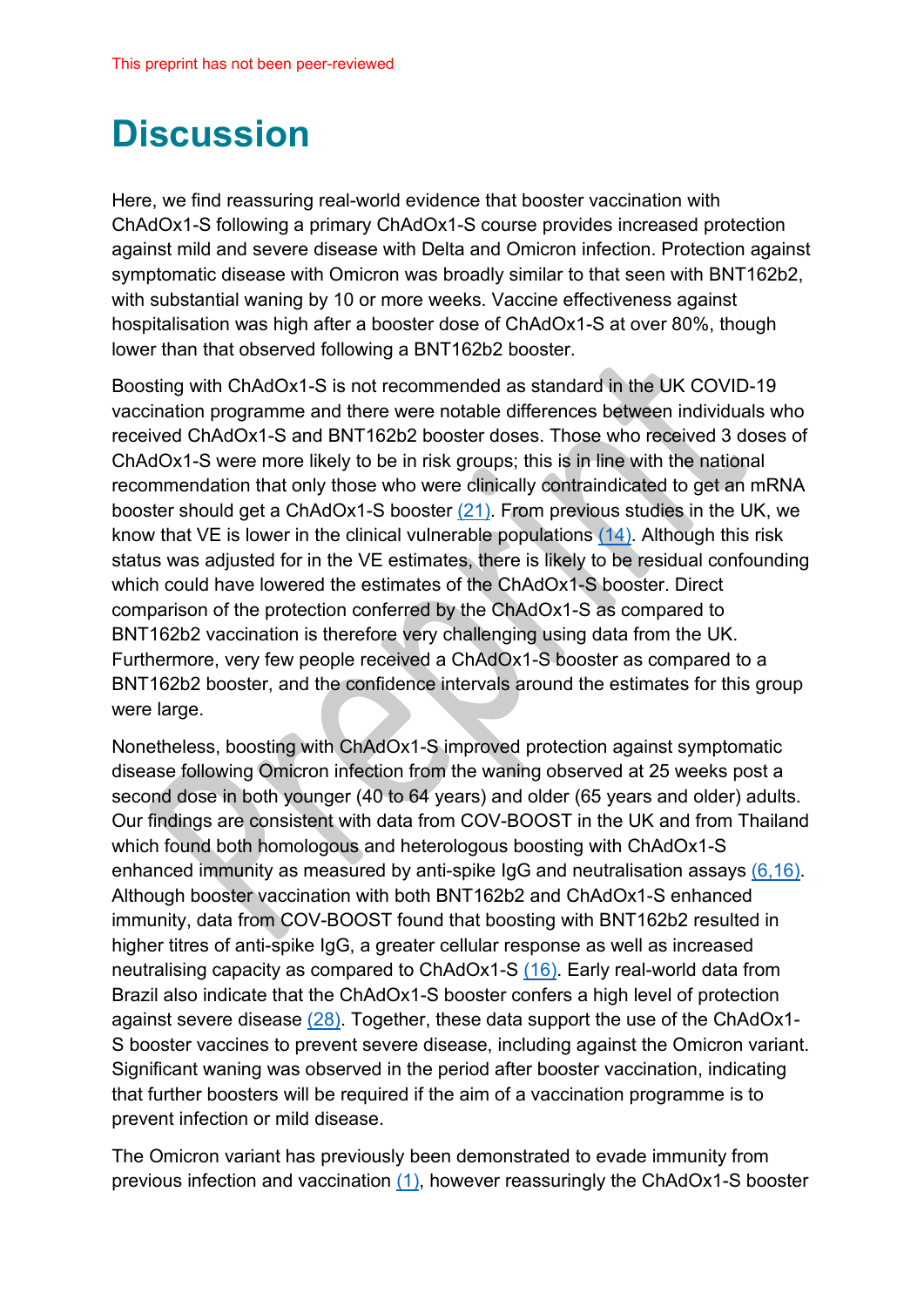still provided high levels of protection against severe disease with this variant. Previously we have found that using broader definitions of hospitalisation has given lower VE estimates, reflecting outcome misclassification where cases are likely coincidentally positive whilst in hospital, without this being the reason for admission (26). This is likely to be the reason for the lower estimates using the ECDS data. Protection against severe disease defined more specifically as requiring at least 2 days stay in hospital and a respiratory code in the primary diagnostic field using the SUS data demonstrated that protection from severe disease was very high amongst those who received the ChAdOx1-S booster. Numbers were too small to look at more severe and specific endpoints such as those who required oxygen, ventilation, or intensive care. In previous studies, using these endpoints yielded higher vaccine effectiveness estimates (26).

This study supports the use of ChAdOx1-S as a booster for protection against severe disease with COVID-19 in settings that have not yet offered booster doses and suggests that those who received ChAdOx1-S as a booster in the UK do not require re-vaccination ahead of others. Comparison with other vaccines is challenging due to the different populations that have received each vaccine in the UK and head to head trials are likely to be required for a robust comparison.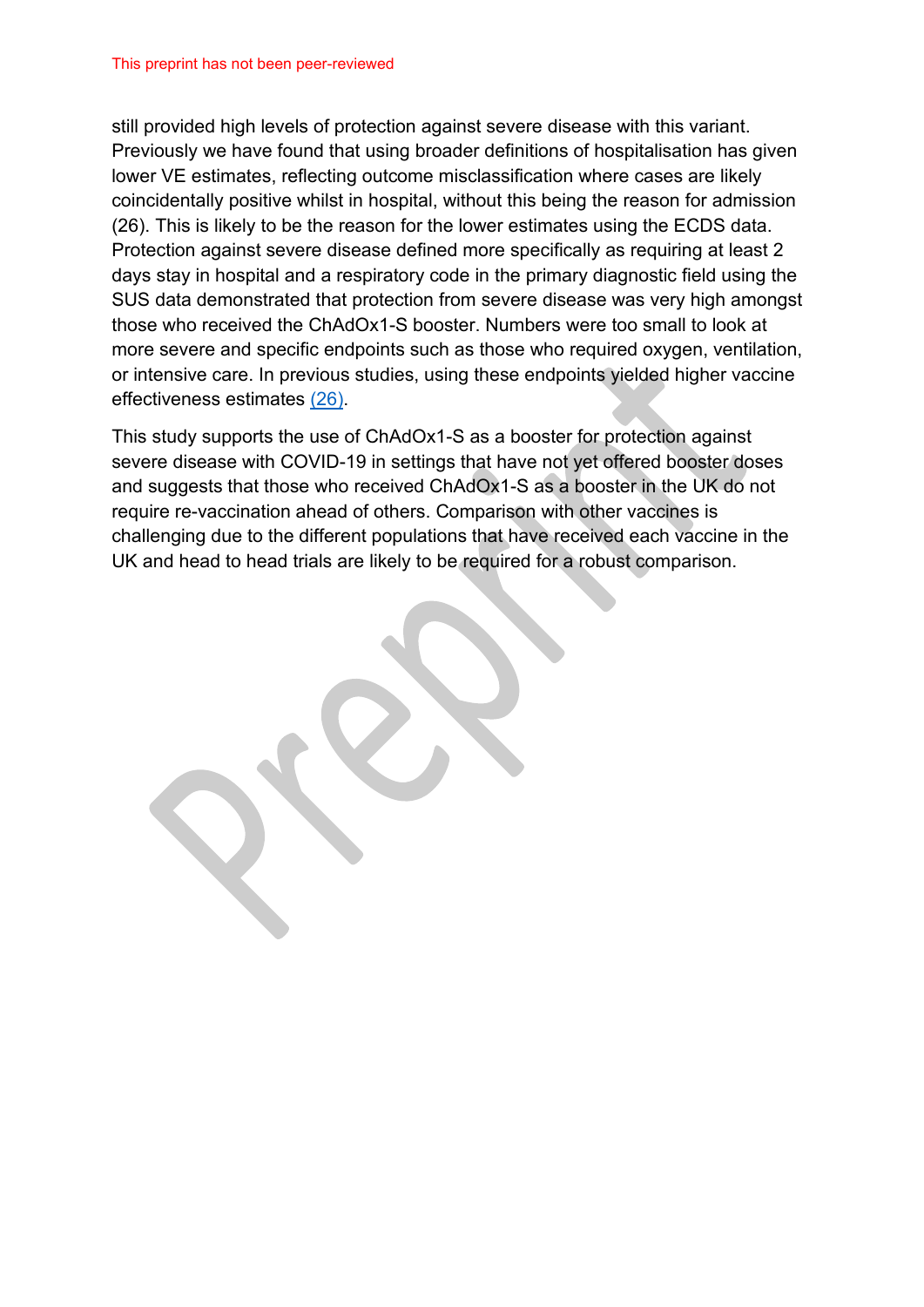## Authors' contributions

FCMK and JLB wrote the manuscript. JLB, NA conceptualised the study. FCMK, JS, RS curated the data. RS, NA, FCMK conducted the demographic analysis. NA conducted the VE analysis. All co-authors reviewed the manuscript.

### Conflict of interest statements

None

## Role of funding source

None

### Ethics committee approval

UKHSA Research Ethics and Governance Group Statement: Surveillance of COVID-19 testing and vaccination is undertaken under Regulation 3 of [The Health Service](https://www.legislation.gov.uk/uksi/2002/1438/regulation/3/made)  [\(Control of Patient Information\) Regulations 2002](https://www.legislation.gov.uk/uksi/2002/1438/regulation/3/made) to collect confidential patient information under Sections  $3(i)$  (a) to (c),  $3(i)(d)$  (i) and (ii) and  $3(3)$ . The study protocol was subject to an internal review by the PHE Research Ethics and Governance Group and was found to be fully compliant with all regulatory requirements. As no regulatory issues were identified, and ethical review is not a requirement for this type of work, it was decided that a full ethical review would not be necessary.

All necessary patient/participant consent has been obtained and the appropriate institutional forms have been archived.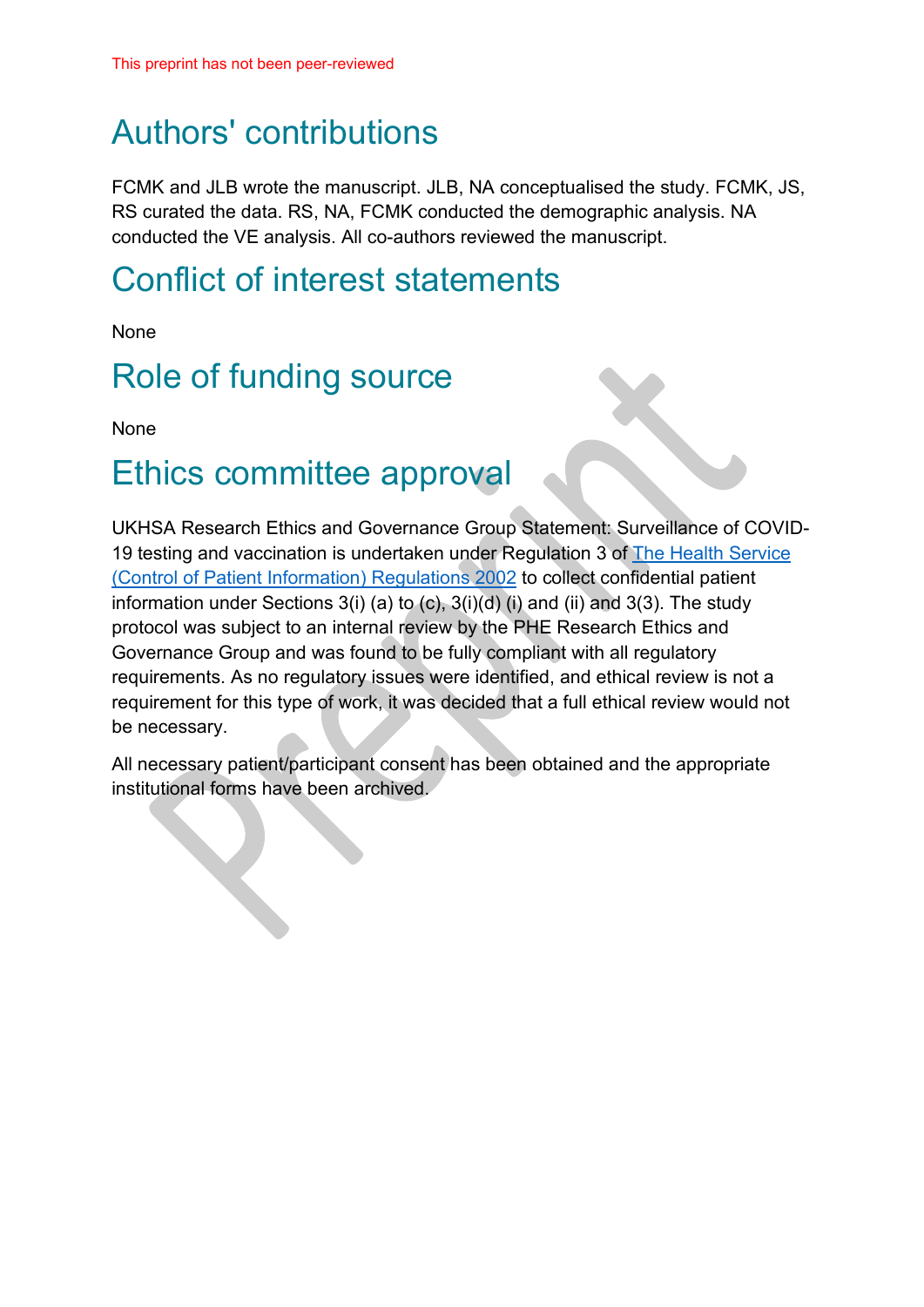# **References**

- 1. Andrews N, Stowe J, Kirsebom F, Toffa S, Rickeard T, Gallagher E, et al. Covid-19 Vaccine Effectiveness against the Omicron (B.1.1.529) Variant. New England Journal of Medicine. 2022.
- 2. Andrews N, Stowe J, Kirsebom F, Toffa S, Sachdeva R, Gower C, et al. Effectiveness of COVID-19 booster vaccines against covid-19 related symptoms, hospitalisation and death in England. Nature medicine. 2022.
- 3. Bar-On YM, Goldberg Y, Mandel M, Bodenheimer O, Freedman L, Kalkstein N, et al. Protection of BNT162b2 Vaccine Booster against Covid-19 in Israel. New England Journal of Medicine. 2021;385(15):1393-400.
- 4. Arbel R, Hammerman A, Sergienko R, Friger M, Peretz A, Netzer D, et al. BNT162b2 Vaccine Booster and Mortality Due to Covid-19. New England Journal of Medicine. 2021;385(26):2413-20.
- 5. [Our World in Data: COVID-19 vaccine boosters administered](https://ourworldindata.org/covid-vaccinations)
- 6. 6. Kanokudom S, Assawakosri S, Suntronwong N, Auphimai C, Nilyanimit P, Vichaiwattana P, et al. Safety and Immunogenicity of the Third Booster Dose with Inactivated, Viral Vector, and mRNA COVID-19 Vaccines in Fully Immunized Healthy Adults with Inactivated Vaccine. Vaccines (Basel). 2022;10(1):86.
- 7. Hart JD, Chokephaibulkit K, Mayxay M, Ong-Lim ALT, Saketa ST, Russell FM. COVID-19 vaccine boosters in the Asia-Pacific region in the context of Omicron. The Lancet Regional Health – Western Pacific. 2022;20.
- 8. [VIEW-hub by IVAC](https://view-hub.org/covid-19/)
- 9. Andrews N, Stowe J, Kirsebom F, Toffa S, Rickeard T, Gallagher E, et al. Effectiveness of COVID-19 vaccines against the Omicron (B.1.1.529) variant of concern. medRxiv. 2021:2021.12.14.21267615.
- 10.Lopez Bernal J, Andrews N, Gower C, Gallagher E, Simmons R, Thelwall S, et al. Effectiveness of Covid-19 Vaccines against the B.1.617.2 (Delta) Variant. New England Journal of Medicine. 2021;385(7):585-94.
- 11.Thiruvengadam R, Awasthi A, Medigeshi G, Bhattacharya S, Mani S, Sivasubbu S, et al. Effectiveness of ChAdOx1 nCoV-19 vaccine against SARS-CoV-2 infection during the delta (B.1.617.2) variant surge in India: a test-negative, casecontrol study and a mechanistic study of post-vaccination immune responses. (1474-4457 (Electronic)).
- 12.Madhi SA, Baillie V, Cutland CL, Voysey M, Koen AL, Fairlie L, et al. Efficacy of the ChAdOx1 nCoV-19 Covid-19 Vaccine against the B.1.351 Variant. New England Journal of Medicine. 2021;384(20):1885-98.
- 13.Voysey M, Clemens SAC, Madhi SA, Weckx LY, Folegatti PM, Aley PK, et al. Safety and efficacy of the ChAdOx1 nCoV-19 vaccine (AZD1222) against SARS-CoV-2: an interim analysis of four randomised controlled trials in Brazil, South Africa, and the UK. The Lancet. 2020.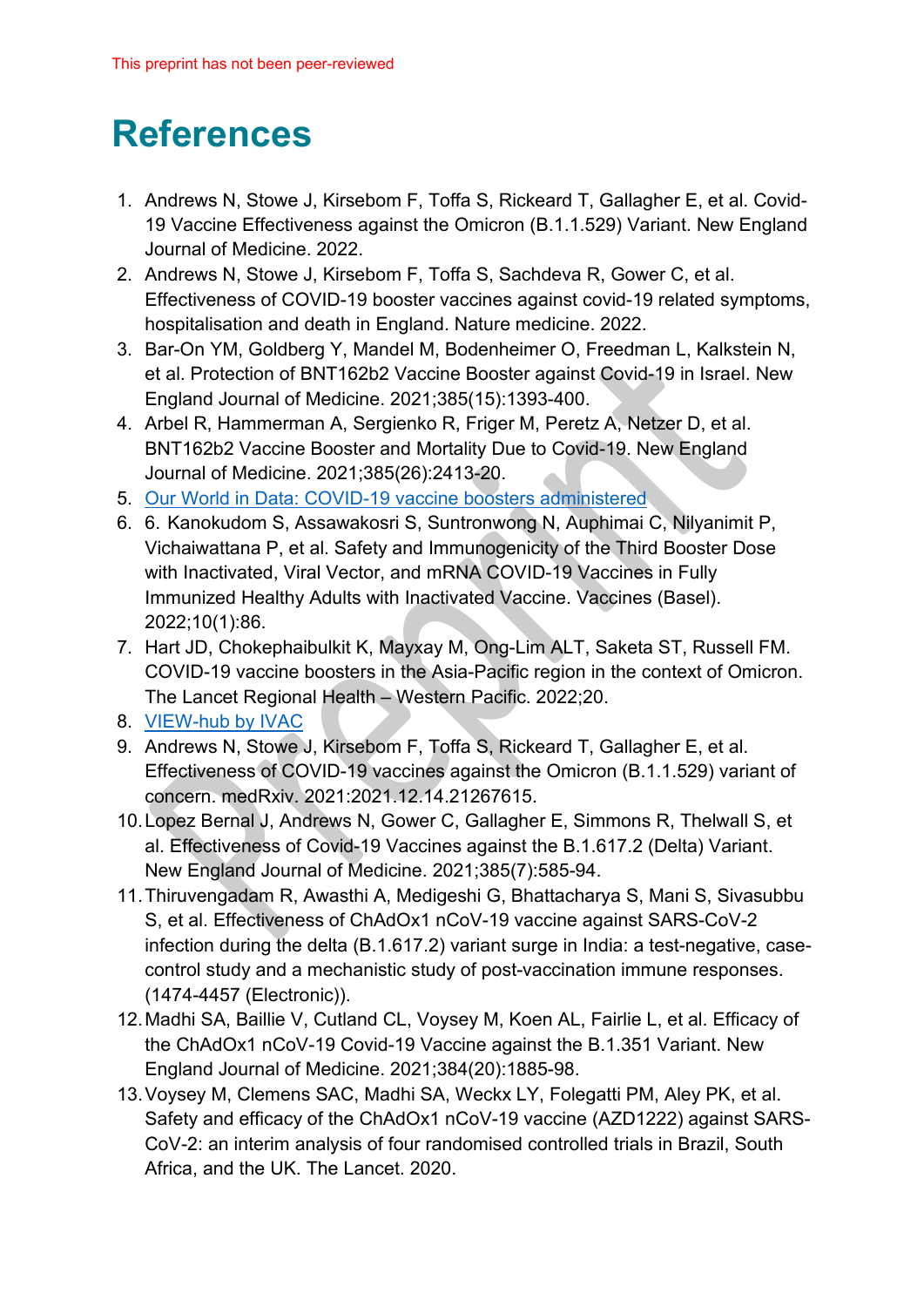- 14.Andrews N, Tessier E, Stowe J, Gower C, Kirsebom F, Simmons R, et al. Duration of Protection against Mild and Severe Disease by Covid-19 Vaccines. New England Journal of Medicine. 2022.
- 15[.UK Health Security Agency. COVID-19 vaccine surveillance report: Week 11](https://assets.publishing.service.gov.uk/government/uploads/system/uploads/attachment_data/file/1061532/Vaccine_surveillance_report_-_week_11.pdf)  [2022](https://assets.publishing.service.gov.uk/government/uploads/system/uploads/attachment_data/file/1061532/Vaccine_surveillance_report_-_week_11.pdf)
- 16.Munro APS, Janani L, Cornelius V, Aley PK, Babbage G, Baxter D, et al. Safety and immunogenicity of seven COVID-19 vaccines as a third dose (booster) following two doses of ChAdOx1 nCov-19 or BNT162b2 in the UK (COV-BOOST): a blinded, multicentre, randomised, controlled, phase 2 trial. The Lancet. 2021;398(10318):2258-76.
- 17.Flaxman A, Marchevsky NG, Jenkin D, Aboagye J, Aley PK, Angus B, et al. Reactogenicity and immunogenicity after a late second dose or a third dose of ChAdOx1 nCoV-19 in the UK: a substudy of two randomised controlled trials (COV001 and COV002). The Lancet. 2021;398(10304):981-90.
- 18.Costa Clemens SA, Weckx L, Clemens R, Almeida Mendes AV, Ramos Souza A, Silveira MBV, et al. Heterologous versus homologous COVID-19 booster vaccination in previous recipients of two doses of CoronaVac COVID-19 vaccine in Brazil (RHH-001): a phase 4, non-inferiority, single blind, randomised study. The Lancet. 2022;399(10324):521-9.
- 19.Greinacher A, Thiele T, Warkentin TE, Weisser K, Kyrle PA, Eichinger S. Thrombotic Thrombocytopenia after ChAdOx1 nCov-19 Vaccination. New England Journal of Medicine. 2021;384(22):2092-101.
- 20[.Joint Committee on Vaccination and Immunisation. JCVI advises on COVID-19](https://www.gov.uk/government/news/jcvi-advises-on-covid-19-vaccine-for-people-aged-under-40)  [vaccine for people aged under 40 2021](https://www.gov.uk/government/news/jcvi-advises-on-covid-19-vaccine-for-people-aged-under-40)
- 21.UK Health Security Agency. COVID-19: the green book, chapter 14a. Immunisation against infectious diseases: UK Health Security Agency,; 2020.
- 22.UK Health Security Agency. [SARS-CoV-2 variants of concern and variants under](https://assets.publishing.service.gov.uk/government/uploads/system/uploads/attachment_data/file/1038404/Technical_Briefing_30.pdf)  [investigation in England Variant of concern: Omicron, VOC21NOV-01](https://assets.publishing.service.gov.uk/government/uploads/system/uploads/attachment_data/file/1038404/Technical_Briefing_30.pdf)  [\(B.1.1.529\) Technical briefing 30 2021](https://assets.publishing.service.gov.uk/government/uploads/system/uploads/attachment_data/file/1038404/Technical_Briefing_30.pdf)
- 23. Bull M, Chand M, Connor T, Ellaby N, Groves N, Jalava K, et al. Standardised [Variant Definitions 2022](https://github.com/phe-genomics/variant_definitions)
- 24.NHS Digital. [Secondary Uses Service \(SUS\) 2022](https://digital.nhs.uk/services/secondary-uses-service-sus)
- 25.NHS Digital. [Emergency Care Data Set \(ECDS\) 2022](https://digital.nhs.uk/data-and-information/data-collections-and-data-sets/data-sets/emergency-care-data-set-ecds)
- 26.Stowe J, Andrews N, Kirsebom F, Ramsay M, Bernal JL. Effectiveness of COVID-19 vaccines against Omicron and Delta hospitalisation: test negative case-control study. medRxiv. 2022:2022.04.01.22273281.
- 27.NHS Digital. COVID-19 [high risk shielded patient list identification methodology](https://digital.nhs.uk/coronavirus/shielded-patient-list/methodology/rule-logic)  [2020](https://digital.nhs.uk/coronavirus/shielded-patient-list/methodology/rule-logic)
- 28.Cerqueira-Silva T, de Araujo Oliveira V, Paixão ES, Veras Florentino PT, Penna GO, Pearce N, et al. Protection conferred by vaccine plus previous infection (hybrid immunity) with vaccines of three different platforms during the Omicron variant period in Brazil. medRxiv. 2022:2022.04.12.22273752.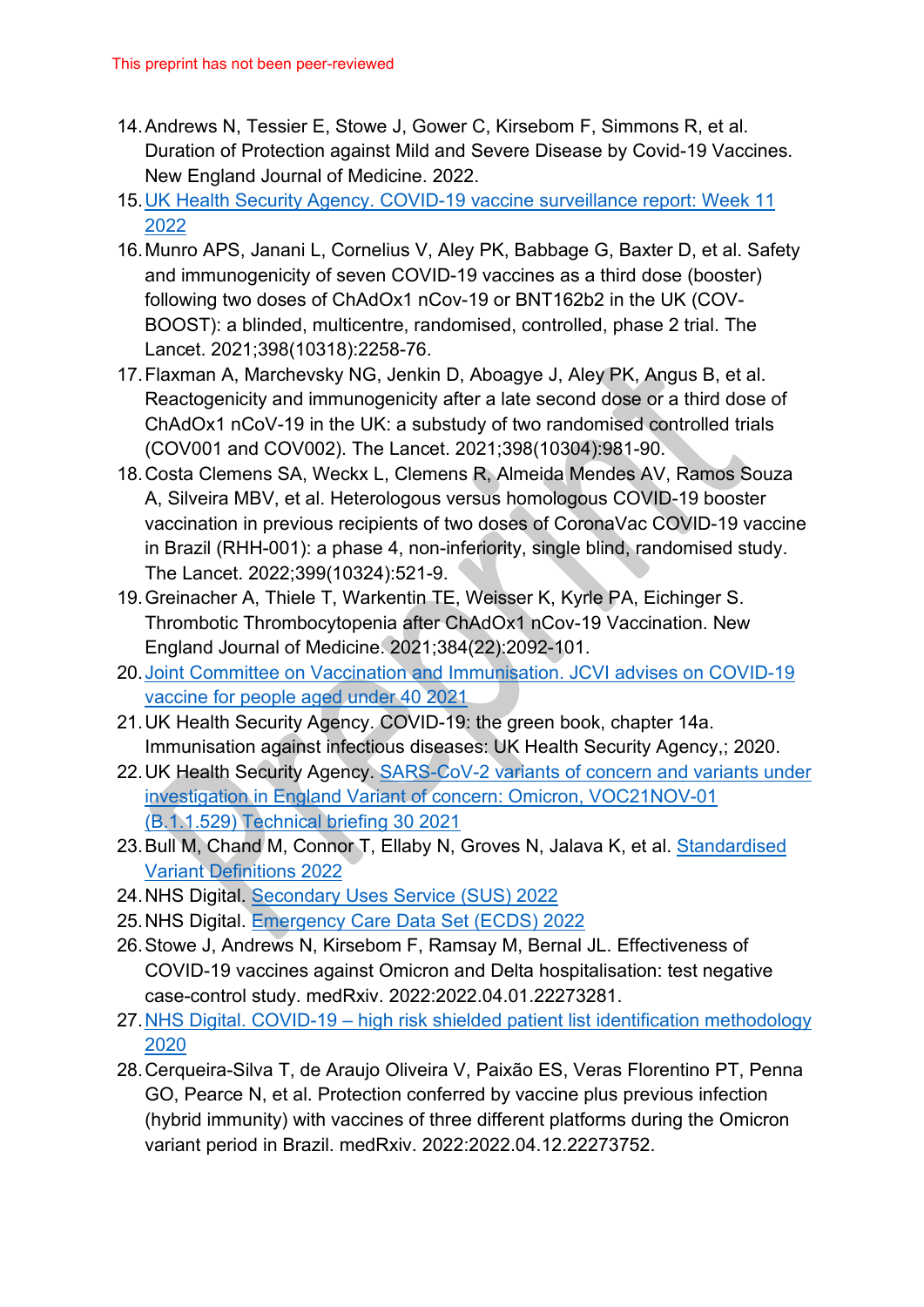## **Tables and Figures**

**Table 1. Demographic characteristics of the adults who received a ChAdOx1-S booster as compared to a BNT162b2 booster, following a ChAdOx1-S primary course, in England.**

<span id="page-15-0"></span>

|       |                |       |               | <b>Booster Manufacturer</b> |                 |                 | <b>Logistic Regression Outputs</b> |                 |                      |  |  |
|-------|----------------|-------|---------------|-----------------------------|-----------------|-----------------|------------------------------------|-----------------|----------------------|--|--|
|       |                |       | ChAdOx1-S     |                             | <b>BNT162b2</b> |                 | <b>Univariable</b>                 |                 | <b>Multivariable</b> |  |  |
|       |                | Count | $\frac{0}{0}$ | Count                       | $\frac{0}{0}$   | <b>OR</b>       | <b>CI</b><br>(95%)                 | <b>OR</b>       | CI (95%)             |  |  |
| Total |                | 43171 | 0.3%          | 13038908                    | 99.7%           |                 |                                    |                 |                      |  |  |
| Sex   | Female         | 28234 | 65.4%         | 6755497                     | 51.8%           | 1.78            | $(0.52 -$<br>1.78)                 | 1.67            | $(1.64 -$<br>1.71)   |  |  |
|       | Male           | 14755 | 34.2%         | 6276151                     | 48.1%           | <b>Baseline</b> |                                    | <b>Baseline</b> |                      |  |  |
|       | Missing        | 182   | 0.4%          | 7260                        | 0.1%            | 10.66           | $(0 -$<br>10.66)                   | 12.09           | $(10.17 -$<br>14.38) |  |  |
| Age   | 18 to 19 years | 108   | 0.3%          | 42563                       | 0.3%            | 0.87            | $(0.72 -$<br>1.05)                 | 0.85            | $(0.7 -$<br>1.03)    |  |  |
|       | 20 to 24 years | 596   | 1.4%          | 191295                      | 1.5%            | 1.07            | $(0.98 -$<br>1.16)                 | 0.93            | $(0.85 -$<br>1.02)   |  |  |
|       | 25 to 29 years | 829   | 1.9%          | 251910                      | 1.9%            | 1.13            | $(1.05 -$<br>1.21)                 | 0.90            | $(0.84 -$<br>0.98)   |  |  |
|       | 30 to 34 years | 1117  | 2.6%          | 357025                      | 2.7%            | 1.07            | $(1 -$<br>1.14)                    | 0.87            | $(0.81 -$<br>0.93)   |  |  |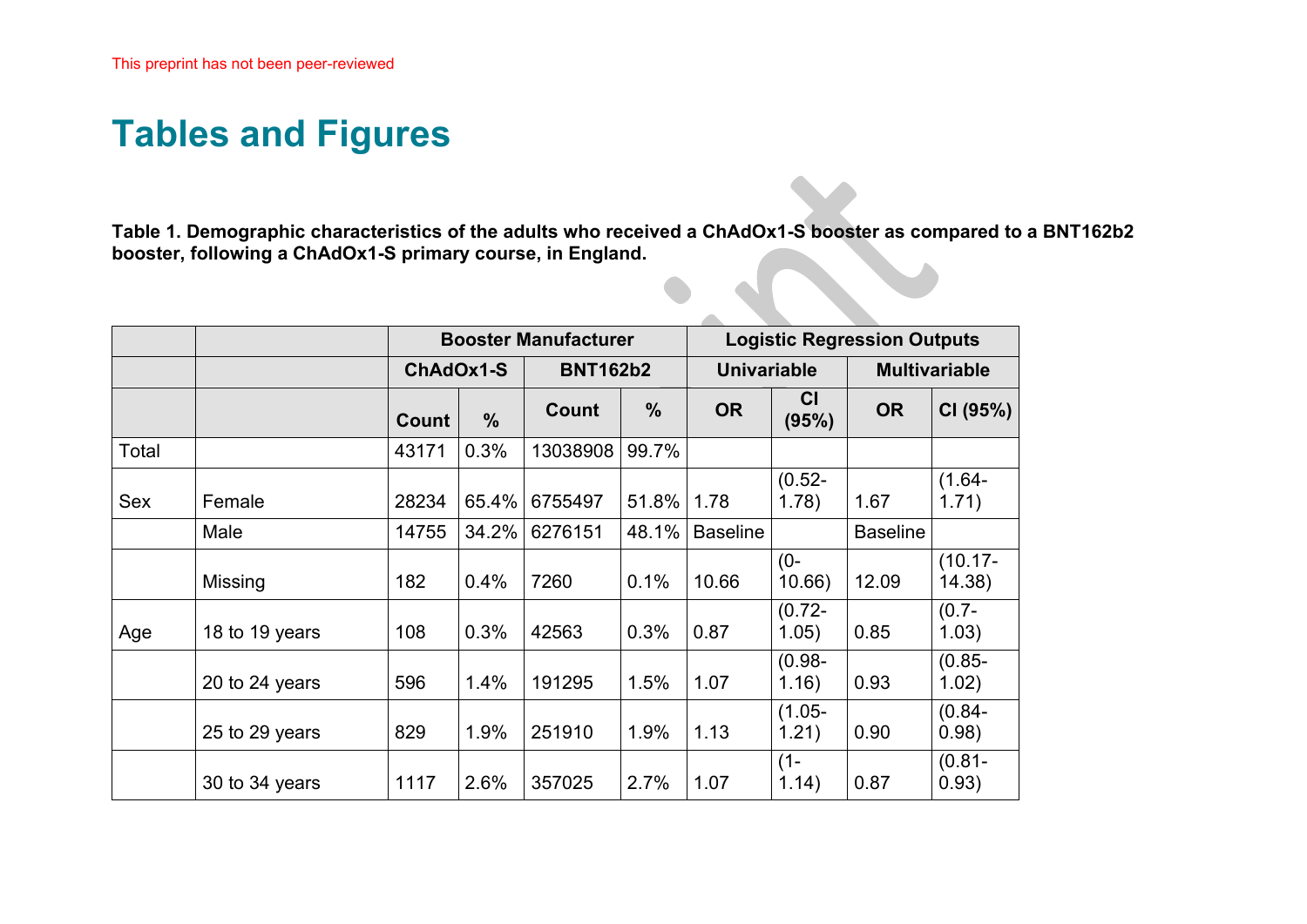|                |              |               | <b>Booster Manufacturer</b> |               | <b>Logistic Regression Outputs</b> |                    |                 |                      |  |
|----------------|--------------|---------------|-----------------------------|---------------|------------------------------------|--------------------|-----------------|----------------------|--|
|                | ChAdOx1-S    |               | <b>BNT162b2</b>             |               | <b>Univariable</b>                 |                    |                 | <b>Multivariable</b> |  |
|                | <b>Count</b> | $\frac{0}{0}$ | Count                       | $\frac{0}{0}$ | <b>OR</b>                          | CI<br>(95%)        | <b>OR</b>       | CI (95%)             |  |
| 35 to 39 years | 1439         | 3.3%          | 456238                      | 3.5%          | 1.08                               | $(1.02 -$<br>1.15) | 0.91            | $(0.86 -$<br>0.97)   |  |
| 40 to 44 years | 2534         | 5.9%          | 1100893                     | 8.4%          | 0.79                               | $(0.75 -$<br>0.83) | 0.79            | $(0.75 -$<br>0.83)   |  |
| 45 to 49 years | 3076         | 7.1%          | 1286227                     | 9.9%          | 0.82                               | $(0.78 -$<br>0.86) | 0.83            | $(0.79 -$<br>0.87)   |  |
| 50 to 54 years | 4324         | 10.0%         | 1653865                     | 12.7%         | 0.90                               | $(0.86 -$<br>0.93) | 0.91            | $(0.87 -$<br>0.94)   |  |
| 55 to 59 years | 4840         | 11.2%         | 1668410                     | 12.8%         | 0.99                               | $(0.95 -$<br>1.04) | 0.99            | $(0.95 -$<br>1.04)   |  |
| 60 to 64 years | 4309         | 10.0%         | 1476385                     | 11.3%         | <b>Baseline</b>                    |                    | <b>Baseline</b> |                      |  |
| 65 to 69 years | 4129         | 9.6%          | 1378031                     | 10.6%         | 1.03                               | $(0.98 -$<br>1.07) | 1.04            | $(0.99 -$<br>1.08)   |  |
| 70 to 74 years | 4657         | 10.8%         | 1495452                     | 11.5%         | 1.07                               | $(1.02 -$<br>1.11) | 1.10            | $(1.06 -$<br>1.15)   |  |
| 75 to 79 years | 3705         | 8.6%          | 971901                      | 7.5%          | 1.31                               | $(1.25 -$<br>1.36) | 1.30            | $(1.25 -$<br>1.36)   |  |
| 80 to 84 years | 2850         | 6.6%          | 344575                      | 2.6%          | 2.83                               | $(2.7 -$<br>2.97)  | 2.44            | $(2.32 -$<br>2.56)   |  |
| 85 to 89 years | 2351         | 5.4%          | 204320                      | 1.6%          | 3.94                               | $(3.75 -$<br>4.15) | 2.91            | $(2.76 -$<br>3.06)   |  |
| 90 and over    | 2307         | 5.3%          | 159818                      | 1.2%          | 4.95                               | $(4.7 -$<br>5.2)   | 3.16            | $(3-3.33)$           |  |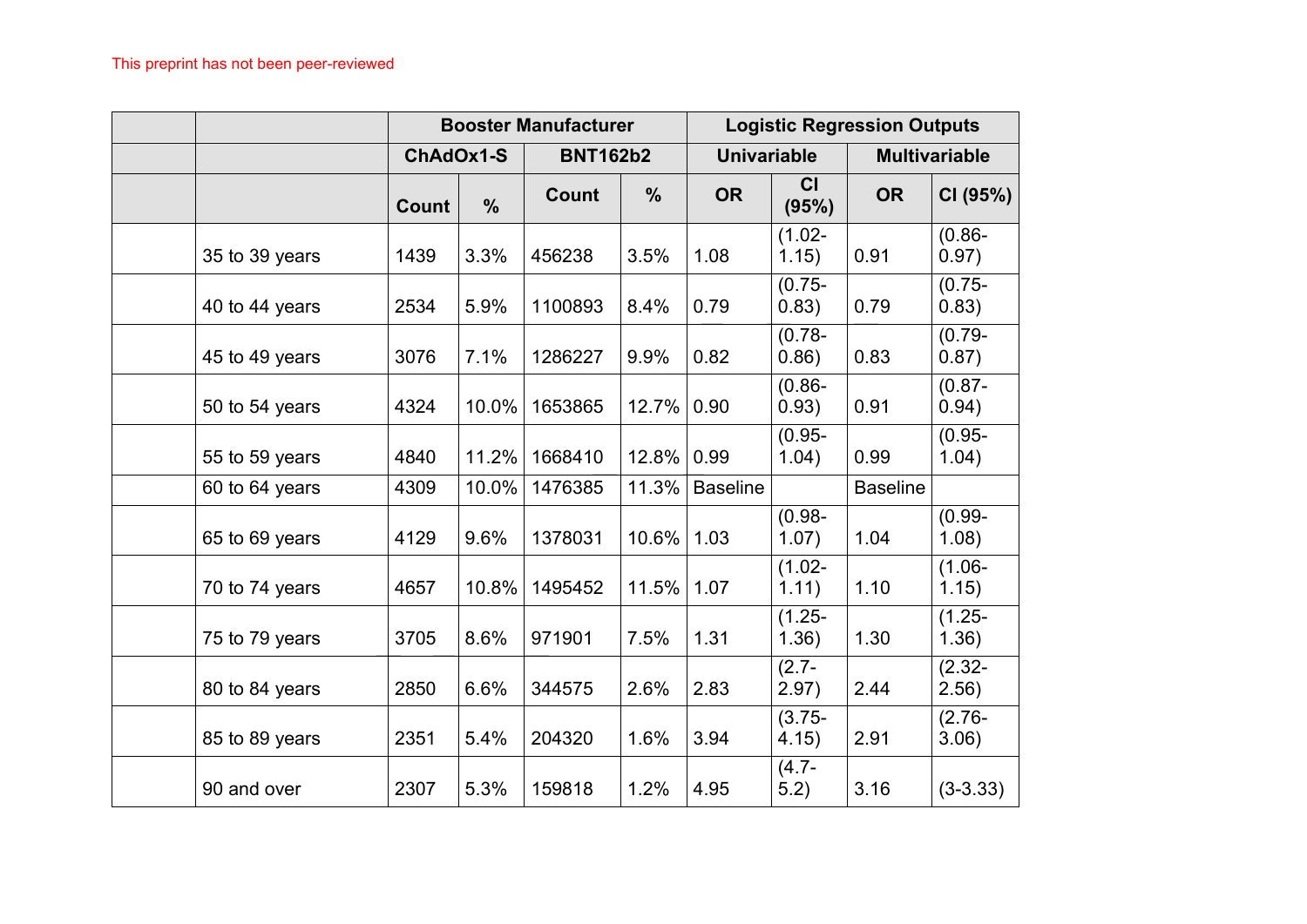|                  |                                       |              |               | <b>Booster Manufacturer</b> |               |                    |                    | <b>Logistic Regression Outputs</b> |                      |
|------------------|---------------------------------------|--------------|---------------|-----------------------------|---------------|--------------------|--------------------|------------------------------------|----------------------|
|                  |                                       | ChAdOx1-S    |               | <b>BNT162b2</b>             |               | <b>Univariable</b> |                    |                                    | <b>Multivariable</b> |
|                  |                                       | <b>Count</b> | $\frac{0}{0}$ | Count                       | $\frac{0}{0}$ | <b>OR</b>          | CI<br>(95%)        | <b>OR</b>                          | CI (95%)             |
| <b>Ethnicity</b> | African                               | 640          | 1.5%          | 130728                      | 1.0%          | 1.53               | $(1.41 -$<br>1.65) | 0.79                               | $(0.73 -$<br>0.85)   |
|                  | Any other Asian<br>background         | 518          | 1.2%          | 168354                      | 1.3%          | 0.96               | $(0.88 -$<br>1.05) | 0.66                               | $(0.61 -$<br>0.73)   |
|                  | Any other Black<br>background         | 301          | 0.7%          | 44674                       | 0.3%          | 2.11               | $(1.88 -$<br>2.36) | 1.20                               | $(1.07 -$<br>1.35)   |
|                  | Any other White<br>background         | 667          | 1.5%          | 167005                      | 1.3%          | 1.10               | $(1.06 -$<br>1.14) | 0.93                               | $(0.89 -$<br>0.97)   |
|                  | Any other ethnic<br>group             | 186          | 0.4%          | 50080                       | 0.4%          | 1.25               | $(1.16 -$<br>1.35) | 0.86                               | $-8.0$<br>0.93)      |
|                  | Any other mixed<br>background         | 2648         | 6.1%          | 753121                      | 5.8%          | 1.16               | $(1 -$<br>1.34)    | 0.88                               | $(0.76 -$<br>1.02)   |
|                  | Bangladeshi or<br>British Bangladeshi | 228          | 0.5%          | 70704                       | 0.5%          | 1.01               | $(0.88 -$<br>1.15) | 0.59                               | $(0.51 -$<br>0.67)   |
|                  | <b>British, Mixed British</b>         | 31184        | 72.2%         | 9744021                     | 74.7%         | <b>Baseline</b>    |                    | <b>Baseline</b>                    |                      |
|                  | Caribbean                             | 748          | 1.7%          | 66580                       | 0.5%          | 3.51               | $(3.26 -$<br>3.78) | 1.51                               | $(1.4 -$<br>1.63)    |
|                  | Chinese                               | 171          | 0.4%          | 61295                       | 0.5%          | 0.87               | $(0.75 -$<br>1.01) | 0.75                               | $(0.64 -$<br>0.87)   |
|                  | Indian or British<br>Indian           | 969          | 2.2%          | 337218                      | 2.6%          | 0.90               | $(0.84 -$<br>0.96) | 0.69                               | $(0.64 -$<br>0.73)   |
|                  | Irish                                 | 423          | 1.0%          | 86077                       | 0.7%          | 1.54               | $(1.39 -$<br>1.69) | 1.02                               | $(0.93 -$<br>1.13)   |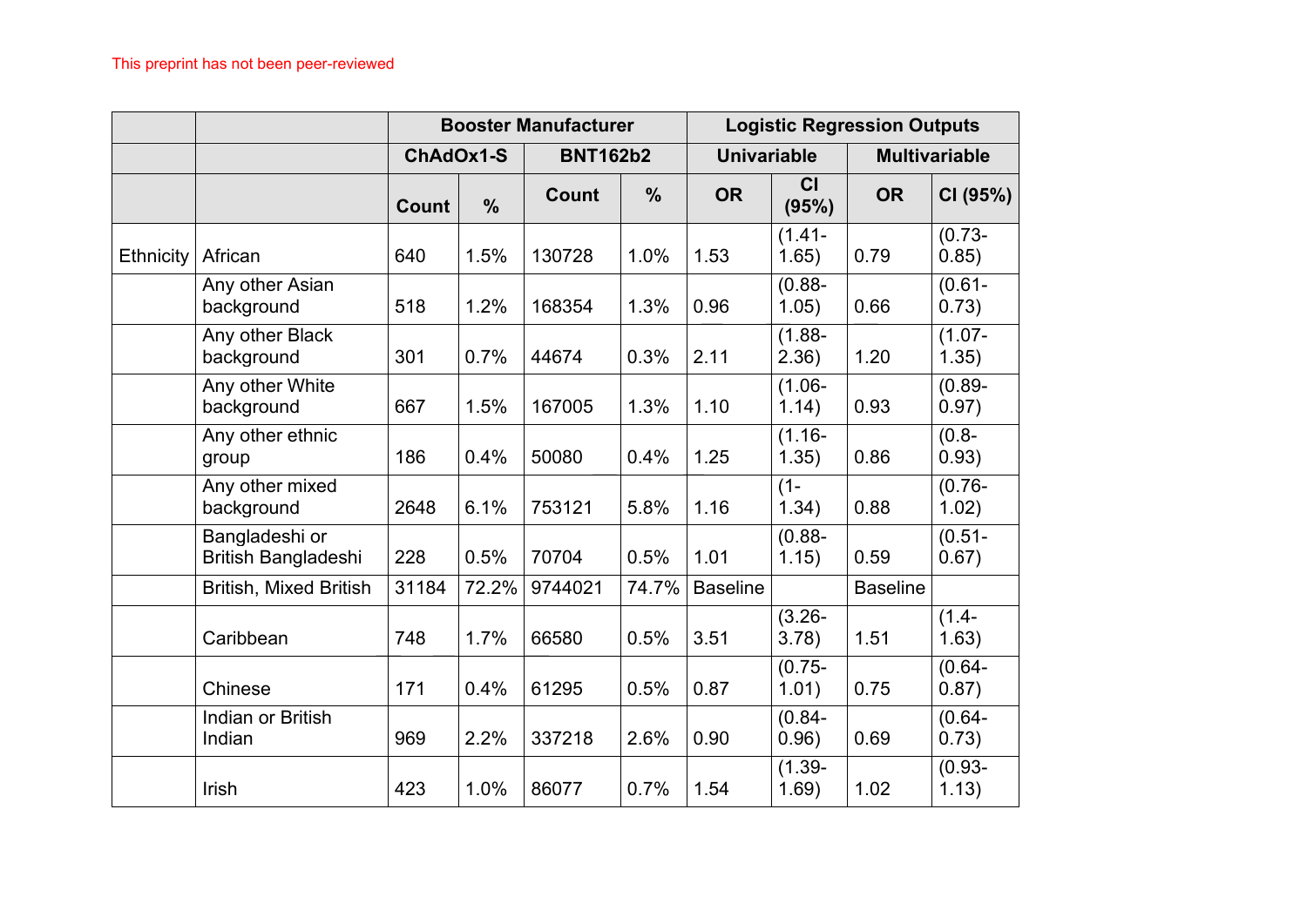|        |                                     |              |               | <b>Booster Manufacturer</b> |               | <b>Logistic Regression Outputs</b> |                    |                 |                      |  |
|--------|-------------------------------------|--------------|---------------|-----------------------------|---------------|------------------------------------|--------------------|-----------------|----------------------|--|
|        |                                     |              | ChAdOx1-S     | <b>BNT162b2</b>             |               | <b>Univariable</b>                 |                    |                 | <b>Multivariable</b> |  |
|        |                                     | <b>Count</b> | $\frac{0}{0}$ | Count                       | $\frac{0}{0}$ | <b>OR</b>                          | CI<br>(95%)        | <b>OR</b>       | CI (95%)             |  |
|        | Pakistani or British<br>Pakistani   | 478          | 1.1%          | 150997                      | 1.2%          | 0.99                               | $(0.9 -$<br>1.08)  | 0.81            | $(0.74 -$<br>0.89)   |  |
|        | <b>White and Asian</b>              | 72           | 0.2%          | 24061                       | 0.2%          | 0.94                               | $(0.74 -$<br>1.18) | 0.82            | $(0.65 -$<br>1.04)   |  |
|        | <b>White and Black</b><br>African   | 61           | 0.1%          | 18295                       | 0.1%          | 1.04                               | $(0.81 -$<br>1.34) | 0.75            | $(0.58 -$<br>0.96)   |  |
|        | <b>White and Black</b><br>Caribbean | 132          | 0.3%          | 21445                       | 0.2%          | 1.92                               | $(1.62 -$<br>2.28) | 1.31            | $(1.1 -$<br>1.56)    |  |
|        | <b>Missing</b>                      | 3745         | 8.7%          | 1144253                     | 8.8%          | 1.02                               | $(0.99 -$<br>1.06) | 1.08            | $(1.05 -$<br>1.12)   |  |
| Region | East of England                     | 3999         | 9.3%          | 1451568                     | 11.1%         | <b>Baseline</b>                    |                    | <b>Baseline</b> |                      |  |
|        | London                              | 10412        | 24.1%         | 1505628                     | 11.5%         | 2.51                               | $(2.42 -$<br>(2.6) | 2.84            | $(2.73 -$<br>2.95)   |  |
|        | <b>Midlands</b>                     | 6116         | 14.2%         | 2565254                     | 19.7%         | 0.87                               | $(0.83 -$<br>0.9)  | 0.88            | $(0.85 -$<br>0.92)   |  |
|        | North East and<br>Yorkshire         | 4768         | 11.0%         | 1908956                     | 14.6%         | 0.91                               | $(0.87 -$<br>0.95) | 0.86            | $(0.82 -$<br>0.89)   |  |
|        | North West                          | 5871         | 13.6%         | 1638879                     | 12.6%         | 1.30                               | $(1.25 -$<br>1.35) | 1.32            | $(1.26 -$<br>1.37)   |  |
|        | South East                          | 7110         | 16.5%         | 2500581                     | 19.2%         | 1.03                               | $(0.99 -$<br>1.07) | 1.13            | $(1.08 -$<br>1.17)   |  |
|        | South West                          | 4576         | 10.6%         | 1433381                     | 11.0%         | 1.16                               | $(1.11 -$<br>1.21) | 1.16            | $(1.11 -$<br>1.21)   |  |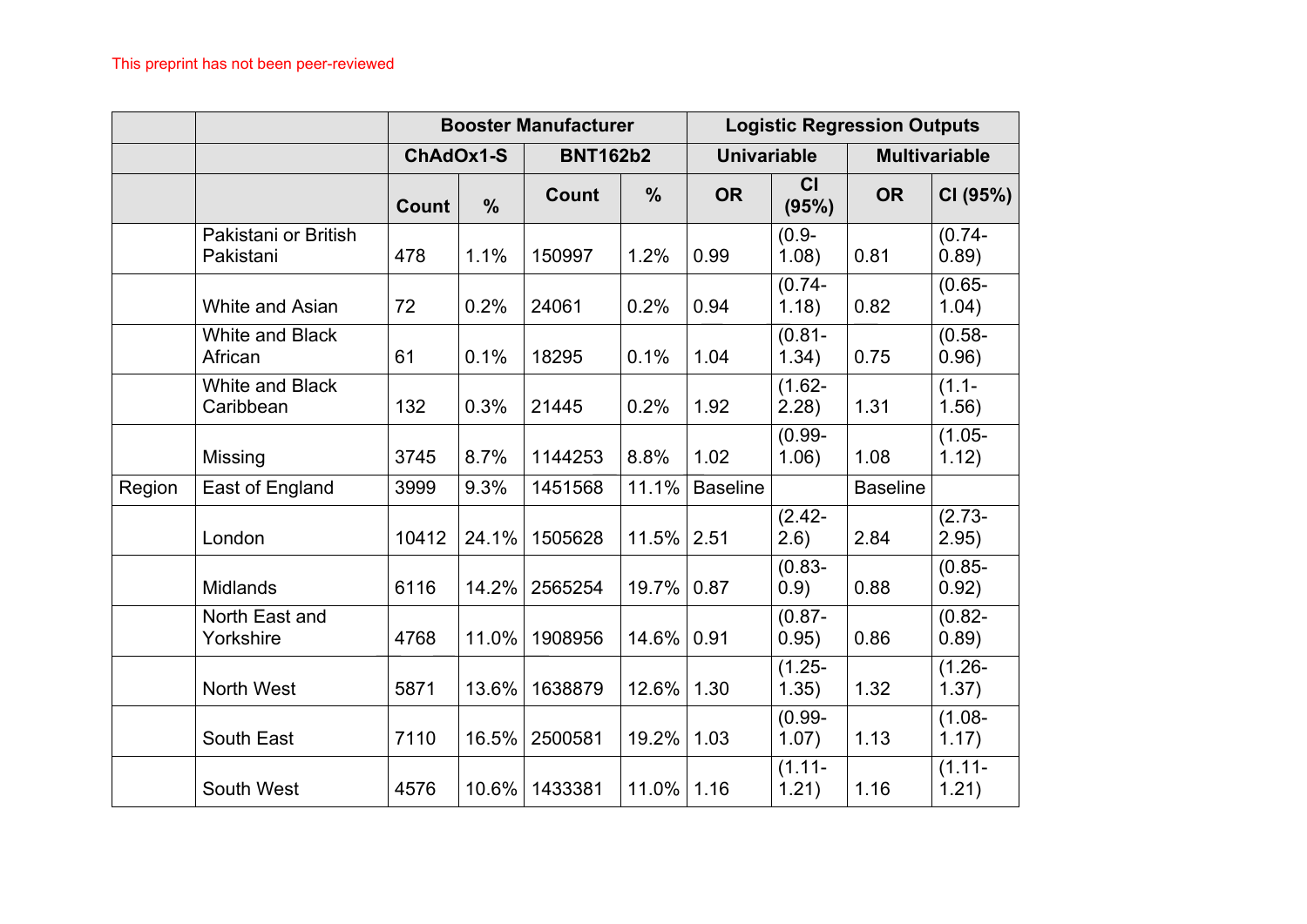|            |                |           |               | <b>Booster Manufacturer</b> |               | <b>Logistic Regression Outputs</b> |                    |                 |                      |  |
|------------|----------------|-----------|---------------|-----------------------------|---------------|------------------------------------|--------------------|-----------------|----------------------|--|
|            |                | ChAdOx1-S |               | <b>BNT162b2</b>             |               | <b>Univariable</b>                 |                    |                 | <b>Multivariable</b> |  |
|            |                | Count     | $\frac{0}{0}$ | Count                       | $\frac{0}{0}$ | <b>OR</b>                          | CI<br>(95%)        | <b>OR</b>       | CI (95%)             |  |
|            | Missing        | 319       | 0.7%          | 34661                       | 0.3%          | 3.34                               | $(2.98 -$<br>3.75) |                 |                      |  |
| <b>IMD</b> | 1              | 3418      | 7.9%          | 977959                      | 7.5%          | <b>Baseline</b>                    |                    | <b>Baseline</b> |                      |  |
|            | $\overline{2}$ | 4318      | 10.0%         | 1051604                     | 8.1%          | 1.17                               | $(1.12 -$<br>1.23) | 1.00            | $(0.95 -$<br>1.04)   |  |
|            | 3              | 4492      | 10.4%         | 1132655                     | 8.7%          | 1.13                               | $(1.09 -$<br>1.19) | 0.95            | $(0.91 -$<br>0.99)   |  |
|            | 4              | 4457      | 10.3%         | 1238022                     | 9.5%          | 1.03                               | $(0.99 -$<br>1.08) | 0.92            | $(0.88 -$<br>0.96)   |  |
|            | 5              | 4408      | 10.2%         | 1314814                     | 10.1%         | 0.96                               | $(0.92 -$<br>1)    | 0.89            | $(0.85 -$<br>0.93)   |  |
|            | 6              | 4550      | 10.5%         | 1391251                     | 10.7%         | 0.94                               | $(0.9 -$<br>0.98)  | 0.89            | $(0.85 -$<br>0.93)   |  |
|            | $\overline{7}$ | 4367      | 10.1%         | 1420830                     | 10.9%         | 0.88                               | $(0.84 -$<br>0.92) | 0.86            | $(0.82 -$<br>0.9)    |  |
|            | 8              | 4492      | 10.4%         | 1466406                     | 11.2%         | 0.88                               | $(0.84 -$<br>0.92) | 0.86            | $(0.82 -$<br>0.9)    |  |
|            | 9              | 4368      | 10.1%         | 1478427                     | 11.3%         | 0.85                               | $(0.81 -$<br>0.88) | 0.83            | $(0.79 -$<br>0.87)   |  |
|            | 10             | 3982      | 9.2%          | 1532279                     | 11.8%         | 0.74                               | $(0.71 -$<br>0.78) | 0.79            | $(0.75 -$<br>0.83)   |  |
|            | Missing        | 319       | 0.7%          | 34661                       | 0.3%          |                                    |                    |                 |                      |  |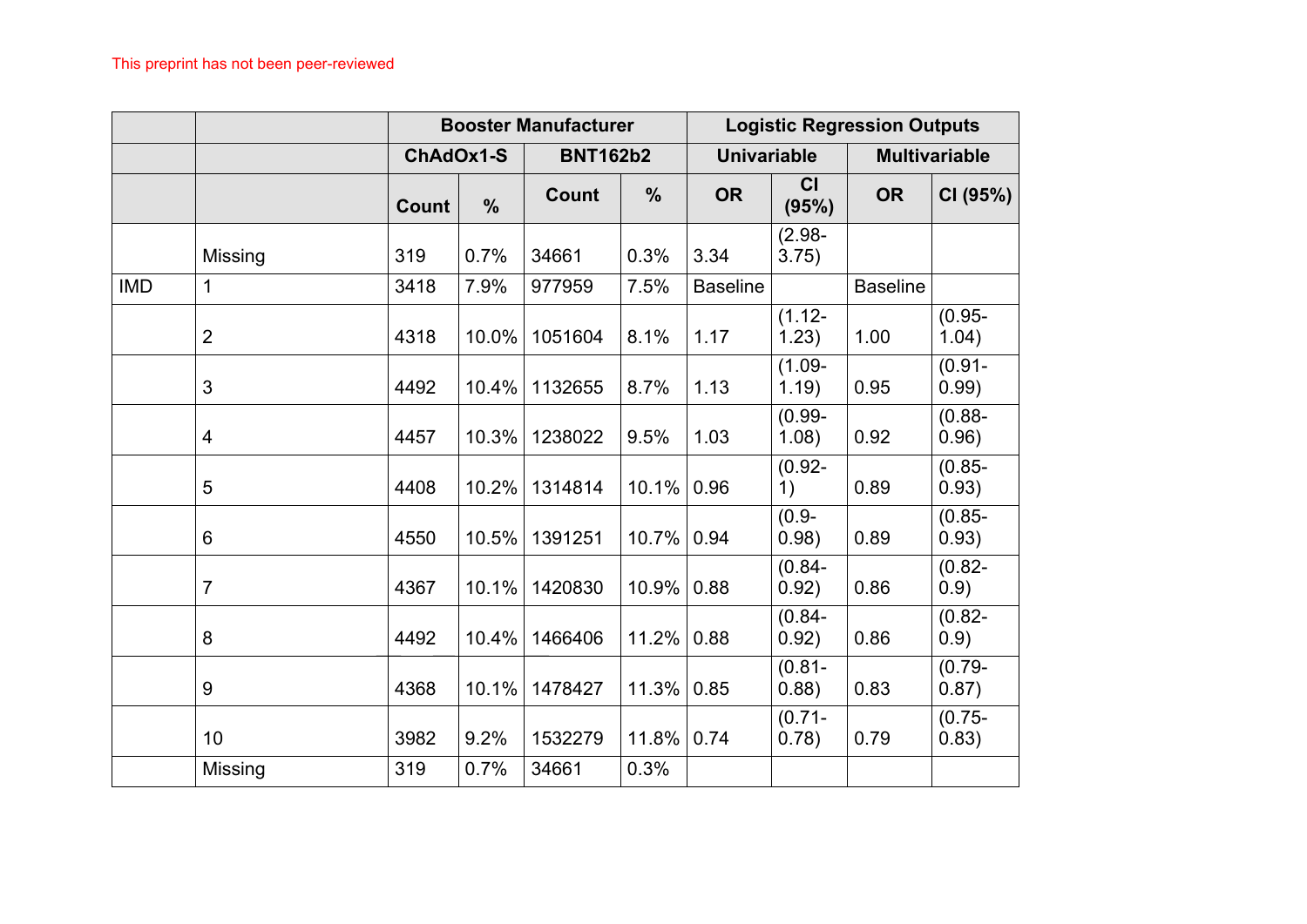|                       |                              |              | <b>Booster Manufacturer</b> |              |                 |                    | <b>Logistic Regression Outputs</b> |                      |                    |  |  |
|-----------------------|------------------------------|--------------|-----------------------------|--------------|-----------------|--------------------|------------------------------------|----------------------|--------------------|--|--|
|                       |                              |              | ChAdOx1-S                   |              | <b>BNT162b2</b> | <b>Univariable</b> |                                    | <b>Multivariable</b> |                    |  |  |
|                       |                              | <b>Count</b> | $\%$                        | <b>Count</b> | $\frac{0}{0}$   | <b>OR</b>          | <b>CI</b><br>(95%)                 | <b>OR</b>            | CI (95%)           |  |  |
|                       | At risk (<65 years<br>only)  | 10,714       | 24.8%                       | 2651631      | 20.3%           | 1.83               | $(1.78 -$<br>1.87)                 | 1.58                 | $(1.54 -$<br>1.63) |  |  |
| <b>Risk</b><br>Groups | <b>CEV</b>                   | 11751        | 27.2%                       | 1428227      | 11.0%           | 3.01               | $(2.95 -$<br>3.08)                 | 1.84                 | $(1.79 -$<br>1.89) |  |  |
|                       | Severely<br>Immunosuppressed | 2707         | 6.3%                        | 238653       | 1.8%            | 3.55               | $(3.41 -$<br>3.69)                 | 2.05                 | $(1.96 -$<br>2.13) |  |  |
|                       | <b>HSCW</b>                  | 1754         | 4.1%                        | 240413       | 1.8%            | 2.23               | $(2.12 -$<br>2.34)                 | 2.67                 | $(2.54 -$<br>(2.8) |  |  |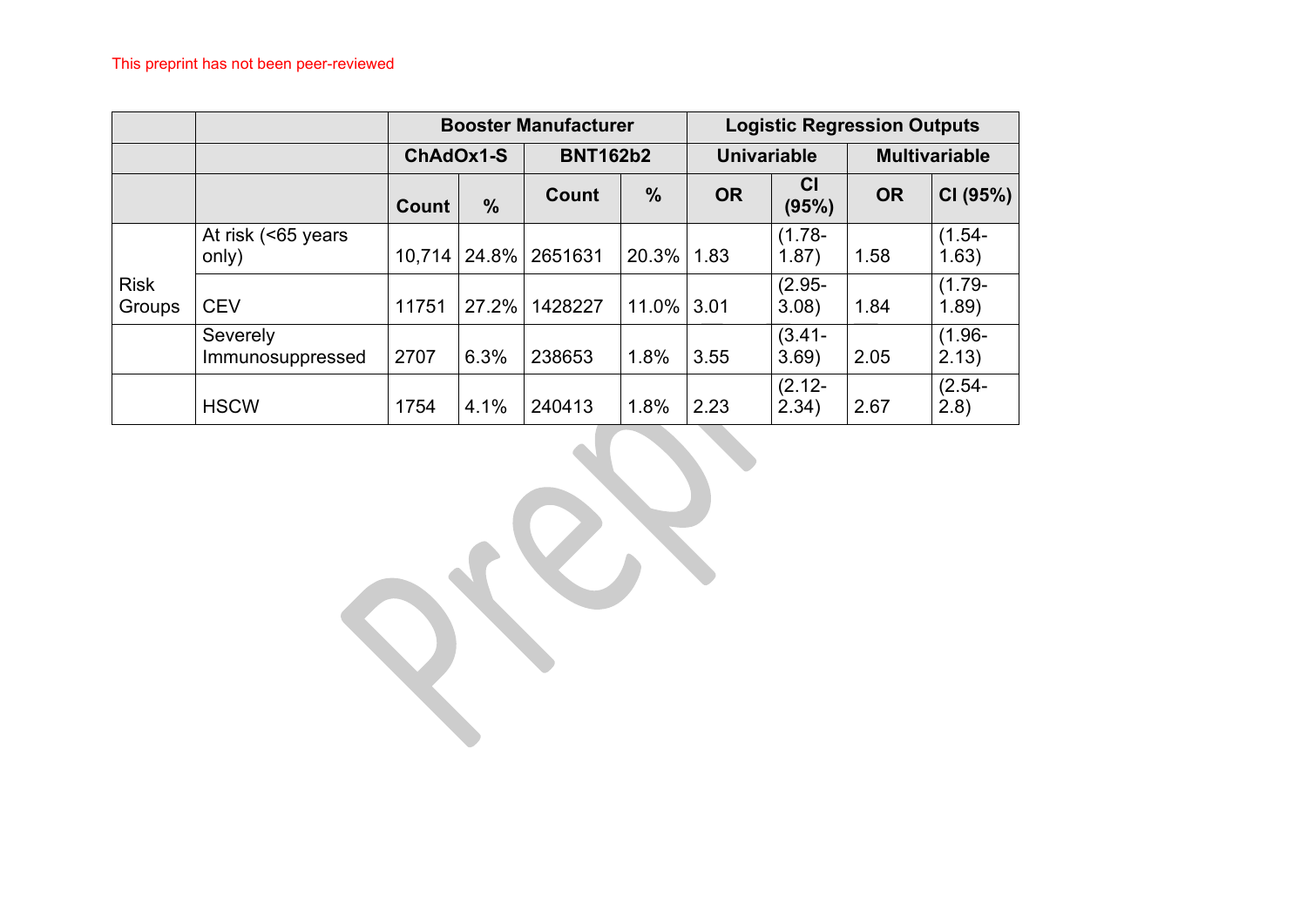**Table 2. Effectiveness of the ChAdOx1-S and BNT162b2 booster vaccines against symptomatic disease following infection with the Omicron variant for adults aged 40 years and older in England.**

<span id="page-21-0"></span>

| Age<br>(years) Dose |                | <b>Booster</b><br>Manufacturer (days) | <b>Interval</b> | Controls Cases |                     | OR*                             | <b>VE (95% CI)</b>      |
|---------------------|----------------|---------------------------------------|-----------------|----------------|---------------------|---------------------------------|-------------------------|
|                     | Unvaccinated   |                                       |                 |                |                     | 27,361 51265 Baseline           | <b>Baseline</b>         |
|                     | Dose 2**       | n/a                                   | $175+$          | 85175          | 89230 0.94)         | $0.92(0.9-$                     | $8(6 \text{ to } 9.9)$  |
|                     | <b>Booster</b> | Any***                                | $0 - 1$         | 11,879         |                     | 0.8(0.77)<br>$7715 0.83\rangle$ | 20.3 (17.2 to<br>(23.3) |
|                     |                | Any***                                | $2 - 6$         | 27430          | 21422 0.76          | $0.74(0.72-$                    | 25.8 (23.7 to<br>(27.8) |
|                     |                | <b>BNT162b2</b>                       | $7 - 13$        | 28,809         | 17658 0.43)         | $0.42(0.41 -$                   | 58.2 (57.0 to<br>59.4)  |
| 40-64               |                | <b>BNT162b2</b>                       | 14-34           | 86719          | 66406 0.37)         | $0.36(0.35 -$                   | 63.8 (63.0 to<br>64.5)  |
|                     |                | <b>BNT162b2</b>                       | 35-69           | 87592          | $90787 0.44\rangle$ | $0.43(0.42-$                    | 57.3 (56.4 to<br>58.2)  |
|                     |                | <b>BNT162b2</b>                       | 70-104          | 22504          | 29379 0.55)         | $0.54(0.52 -$                   | 46.4 (45.0 to<br>47.8)  |
|                     |                | <b>BNT162b2</b>                       | $105+$          | 2758           |                     | $0.69(0.66 -$<br>4278 0.73)     | 30.6 (26.8 to<br>34.3)  |
|                     |                | ChAdOx1-S                             | $7 - 13$        | 70             |                     | $0.39(0.25 -$<br>40 0.59        | 61.2 (40.9 to<br>74.6)  |
|                     |                | ChAdOx1-S                             | 14-34           | 193            |                     | $0.48(0.38-$<br>159 0.61        | 51.7 (38.9 to<br>61.8)  |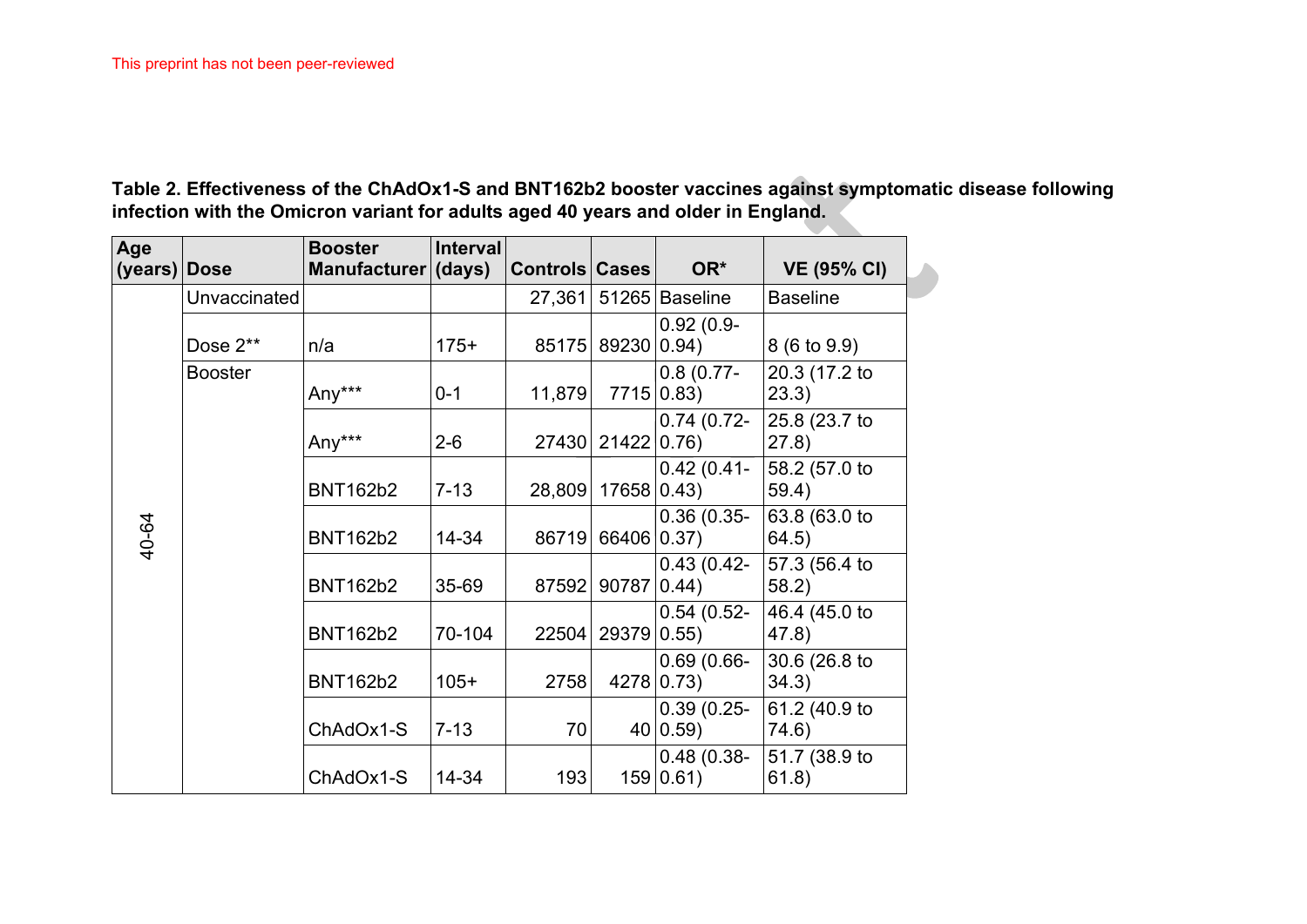| Age<br>(years) Dose |                | <b>Booster</b><br>Manufacturer (days) | <b>Interval</b> | Controls Cases |            | OR*                                | <b>VE (95% CI)</b>      |
|---------------------|----------------|---------------------------------------|-----------------|----------------|------------|------------------------------------|-------------------------|
|                     |                | ChAdOx1-S                             | 35-69           | 216            |            | $0.47(0.38 -$<br>$215 0.57\rangle$ | 53.0 (42.6 to<br>61.6)  |
|                     |                | ChAdOx1-S                             | 70-104          | 69             |            | $0.59(0.43-$<br>$97 0.81\rangle$   | 40.8 (18.6 to<br>56.9)  |
|                     |                | ChAdOx1-S                             | $105+$          | 10             |            | $0.63(0.27 -$<br>$14 1.44\rangle$  | 37.2 (-44.1 to<br>72.6) |
|                     | Unvaccinated   |                                       |                 | 1,701          |            | 2361 Baseline                      | <b>Baseline</b>         |
|                     | Dose 2**       | n/a                                   | $175+$          | 4466           |            | $0.81(0.73-$<br>3053 0.88          | 19.5 (11.7 to<br>26.6)  |
|                     | <b>Booster</b> | Any***                                | $0 - 1$         | 428            |            | $0.65(0.5-$<br>110 0.85            | 34.6 (14.8 to<br>49.8)  |
|                     |                | Any***                                | $2 - 6$         | 1140           |            | $0.71(0.61 -$<br>370 0.84          | 28.6 (16.0 to<br>39.3)  |
|                     |                | <b>BNT162b2</b>                       | $7 - 13$        | 1,883          |            | $0.42(0.36 -$<br>433 0.48          | 58.1 (51.6 to<br>63.8)  |
| 65+                 |                | <b>BNT162b2</b>                       | 14-34           | 14311          |            | $0.31(0.29 -$<br>3010 0.34)        | 68.5 (65.7 to<br>71.2)  |
|                     |                | <b>BNT162b2</b>                       | 35-69           | 36300          | 25240 0.49 | $0.46(0.42 -$                      | 54.1 (50.5 to<br>57.5)  |
|                     |                | <b>BNT162b2</b>                       | 70-104          | 14210          | 18317      | $0.6(0.55 -$<br>0.65)              | 40.1 (35.2 to<br>44.5)  |
|                     |                | <b>BNT162b2</b>                       | $105+$          | 1970           |            | $0.77(0.7-$<br>2789 0.85)          | 23.1 (15.1 to<br>30.5)  |
|                     |                | ChAdOx1-S                             | $7 - 13$        | 23             |            | $0.34(0.14-$<br>$8 0.83\rangle$    | 66.1 (16.6 to<br>86.3)  |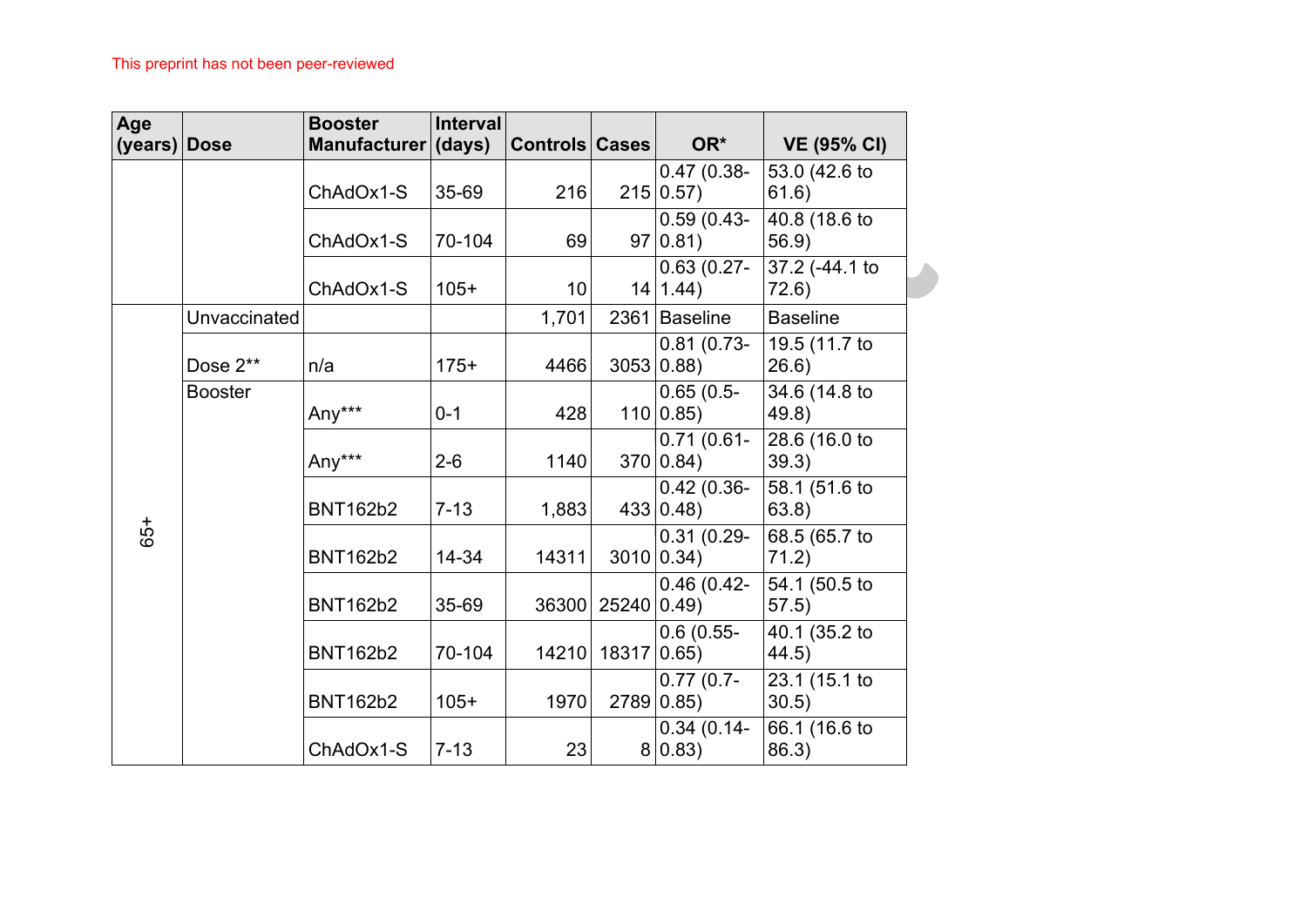| Age<br>(years) Dose | <b>Booster</b><br>Manufacturer (days) | Interval | Controls Cases | OR*                     | <b>VE (95% CI)</b>                   |
|---------------------|---------------------------------------|----------|----------------|-------------------------|--------------------------------------|
|                     | ChAdOx1-S                             | 14-34    | 53             | $0.48(0.3 -$<br>32 0.79 | 51.6 (20.8 to<br>70.4)               |
|                     | ChAdOx1-S                             | 35-69    | 88             | $0.56(0.4 -$<br>81 0.78 | 44.5 (22.4 to<br>60.2)               |
|                     | ChAdOx1-S                             | 70-104   | 16             | $1.27(0.7 -$<br>40 2.32 | $-27.2$ (-131.6 to<br>$ 30.1\rangle$ |
|                     | ChAdOx1-S                             | $105+$   | 3 <sub>l</sub> | $0.98(0.23 -$<br>5 4.28 | N too low                            |

\*Odds ratio

\*\*ChAdOx1-S primary course

\*\*\*ChAdOx1-S or BNT162b2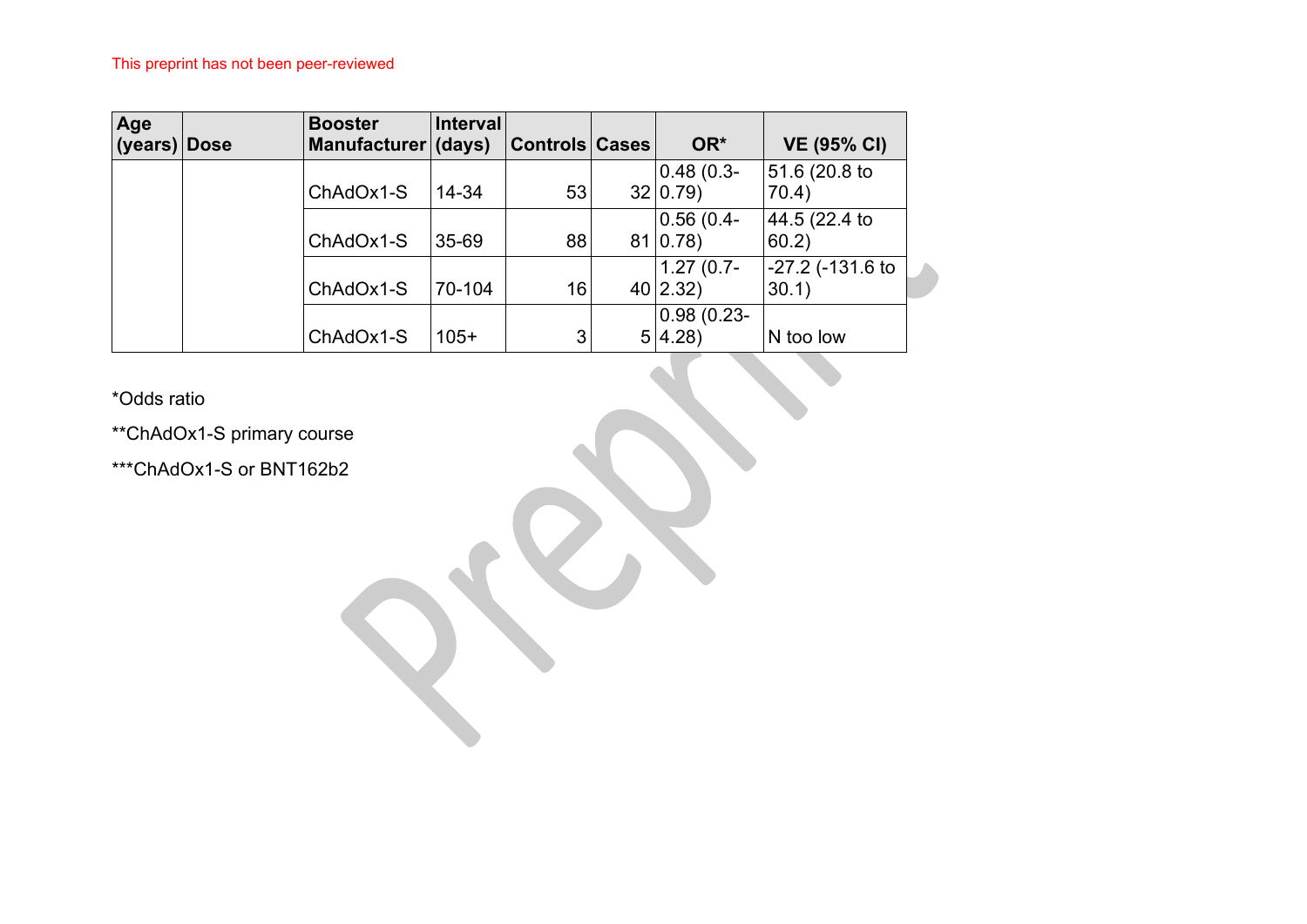**Table 3. Effectiveness of the ChAdOx1-S and BNT162b2 booster vaccines against hospitalisation as defined by linkage to the secondary care (SUS) data following infection with Delta or Omicron variants in adults aged 65 years and older in England.**  $\mathbf{A}$  and  $\mathbf{A}$ 

|                | <b>Booster</b>  | <b>Interval</b> |          |                |                 | <b>VE (95%</b>  |
|----------------|-----------------|-----------------|----------|----------------|-----------------|-----------------|
| <b>Dose</b>    | Manufacturer    | (days)          | Controls | Cases          | OR*             | CI              |
|                |                 |                 |          |                | Delta           |                 |
| Unvaccinated   |                 |                 | 1,327    | 2000           | <b>Baseline</b> | <b>Baseline</b> |
|                |                 |                 |          |                | $0.27(0.24 -$   | 73.4 (70.4)     |
| Dose 2**       |                 | $175+$          | 7000     | 3248           | 0.3)            | to 76.2)        |
|                |                 |                 |          |                | $0.13(0.11 -$   | 86.8 (83.7      |
| <b>Booster</b> | Any***          | $0-6$           | 1,123    | 243            | 0.16)           | to $89.2$ )     |
|                |                 |                 |          |                | $0.06(0.05 -$   | 93.9 (92.8)     |
|                | <b>BNT162b2</b> | $7+$            | 7884     | 355            | 0.07)           | to $94.9$ )     |
|                |                 |                 |          |                | $0.19(0.04 -$   | 80.9 (15.6)     |
|                | ChAdOx1-S       | $7+$            | 43       | $\overline{4}$ | 0.84)           | to 95.7)        |
|                |                 |                 |          |                | Omicron         |                 |
| Unvaccinated   |                 |                 | 517      | 603            | <b>Baseline</b> | <b>Baseline</b> |
|                |                 |                 |          |                |                 | 61.0 (49.8)     |
| Dose 2**       |                 | $175+$          | 1596     | 430            | $0.39(0.3-0.5)$ | to $69.7$ )     |
|                |                 |                 |          |                | $0.24(0.13-$    | 75.5 (54.9)     |
| <b>Booster</b> | Any***          | $0-6$           | 361      | 27             | 0.45)           | to $86.7$ )     |
|                |                 |                 |          |                | $0.09(0.07 -$   | 90.9 (88.7      |
|                | <b>BNT162b2</b> | $7+$            | 6495     | 953            | 0.11)           | to 92.7)        |
|                |                 |                 |          |                | $0.18(0.09 -$   | 82.3 (64.2)     |
|                | ChAdOx1-S       | $7+$            | 52       | 18             | 0.36)           | to 91.3)        |

<span id="page-24-0"></span>\*Odds ratio

\*\*ChAdOx1-S primary course

\*\*\*ChAdOx1-S or BNT162b2